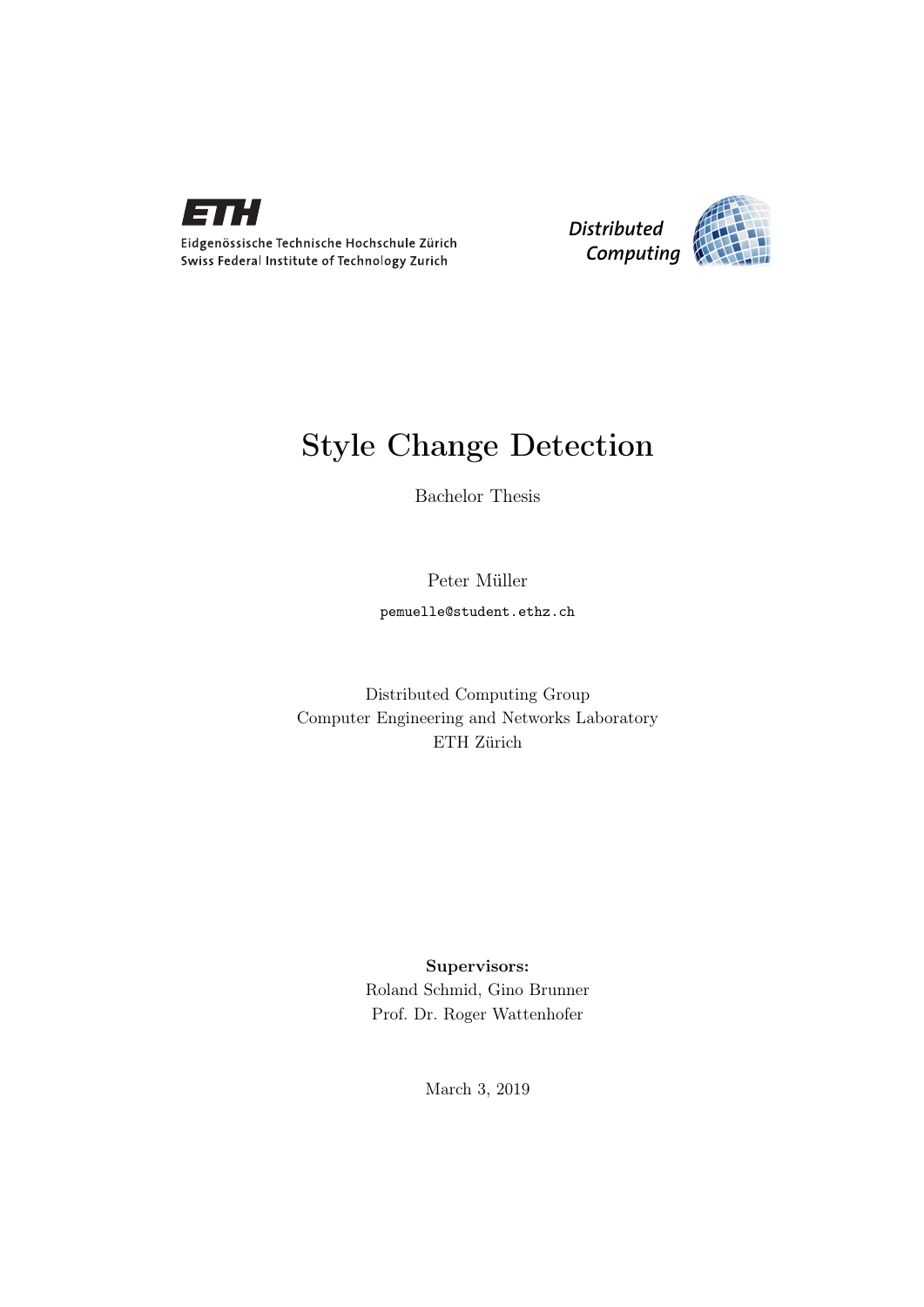## Acknowledgements

<span id="page-1-0"></span>I would like to thank my supervisor Roland Schmid for his valuable advice during our weekly meetings, and Gino Brunner for sharing his knowledge with me on the deep learning part of the thesis.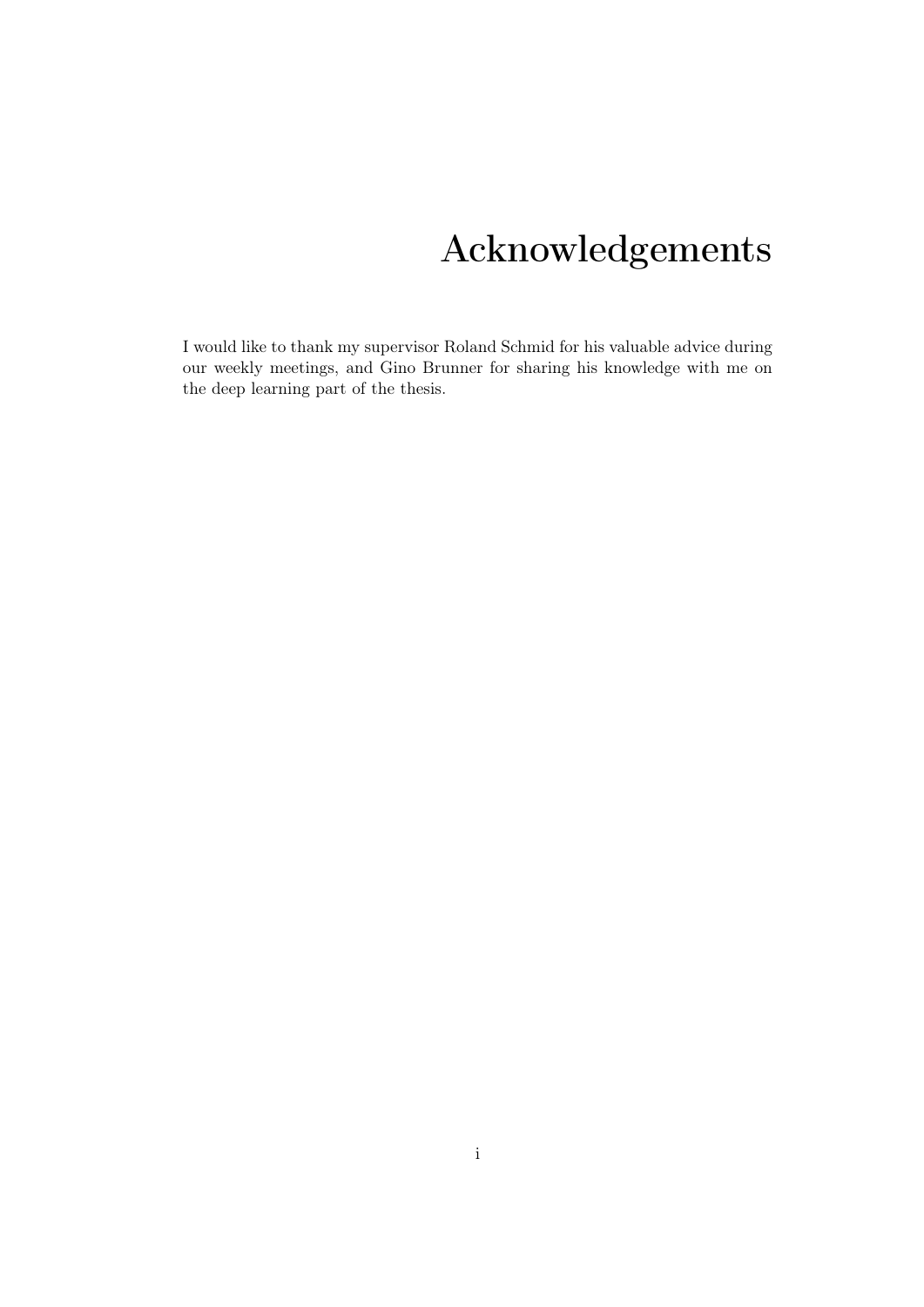## Abstract

<span id="page-2-0"></span>Style Change Detection evolves around the task of segmenting and attributing multi-authored documents. In this thesis, we look at the previously unsolved subtask of determining the exact number of authors for a given document. We present an overview of different clustering and deep learning methods and evaluate them on a shared task in the field of text forensics.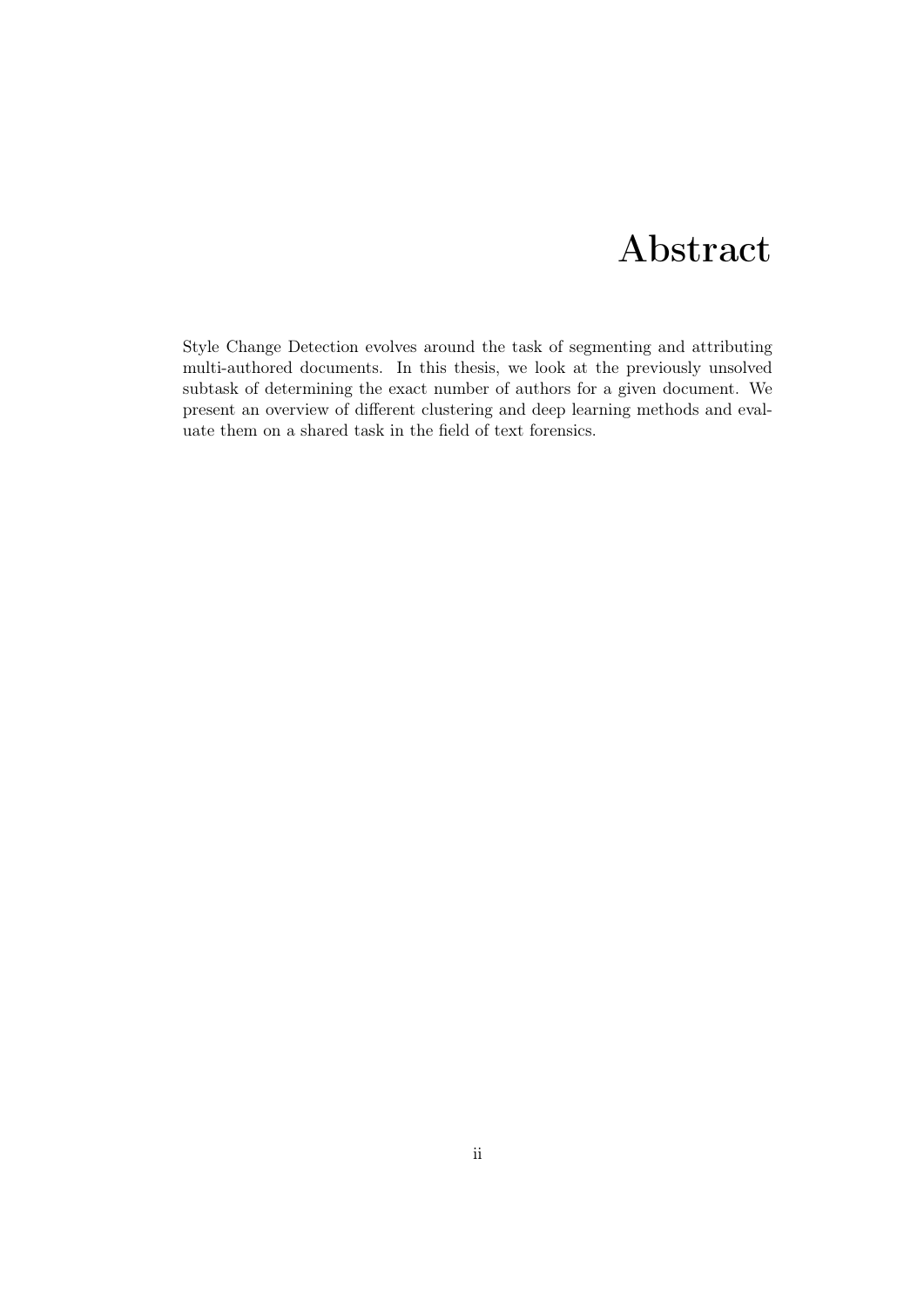## **Contents**

|                         |          | Acknowledgements                                                  | $\mathbf{i}$   |
|-------------------------|----------|-------------------------------------------------------------------|----------------|
|                         | Abstract |                                                                   | ii             |
| 1.                      |          | Introduction                                                      | $\mathbf{1}$   |
|                         | 1.1      |                                                                   | $\mathbf{1}$   |
|                         | 1.2      |                                                                   | $\mathbf{1}$   |
| $\overline{\mathbf{2}}$ |          | <b>Background</b>                                                 | 3              |
|                         | 2.1      | Stylometry                                                        | 3              |
|                         | 2.2      |                                                                   | 3              |
|                         |          | 2.2.1<br>Past PAN Style Change Detection Tasks                    | 3              |
|                         |          | 2.2.2                                                             | $\overline{4}$ |
|                         |          | 2.2.3                                                             | $\overline{5}$ |
|                         | 2.3      |                                                                   | 6              |
| 3                       |          | <b>Clustering</b>                                                 | $\overline{7}$ |
|                         | 3.1      |                                                                   | $\overline{7}$ |
|                         |          | 3.1.1                                                             | $\overline{7}$ |
|                         |          | 3.1.2                                                             | $\overline{7}$ |
|                         |          | 3.1.3                                                             | 8              |
|                         | 3.2      |                                                                   | 9              |
|                         |          | 3.2.1                                                             | 9              |
|                         |          | Hierarchical Agglomerative Clustering<br>3.2.2                    | 9              |
|                         |          | Determining the optimal number of clusters $\dots \dots$<br>3.2.3 | 9              |
|                         | 3.3      | <b>TF-IDF</b>                                                     | 10             |
|                         | 3.4      |                                                                   | 11             |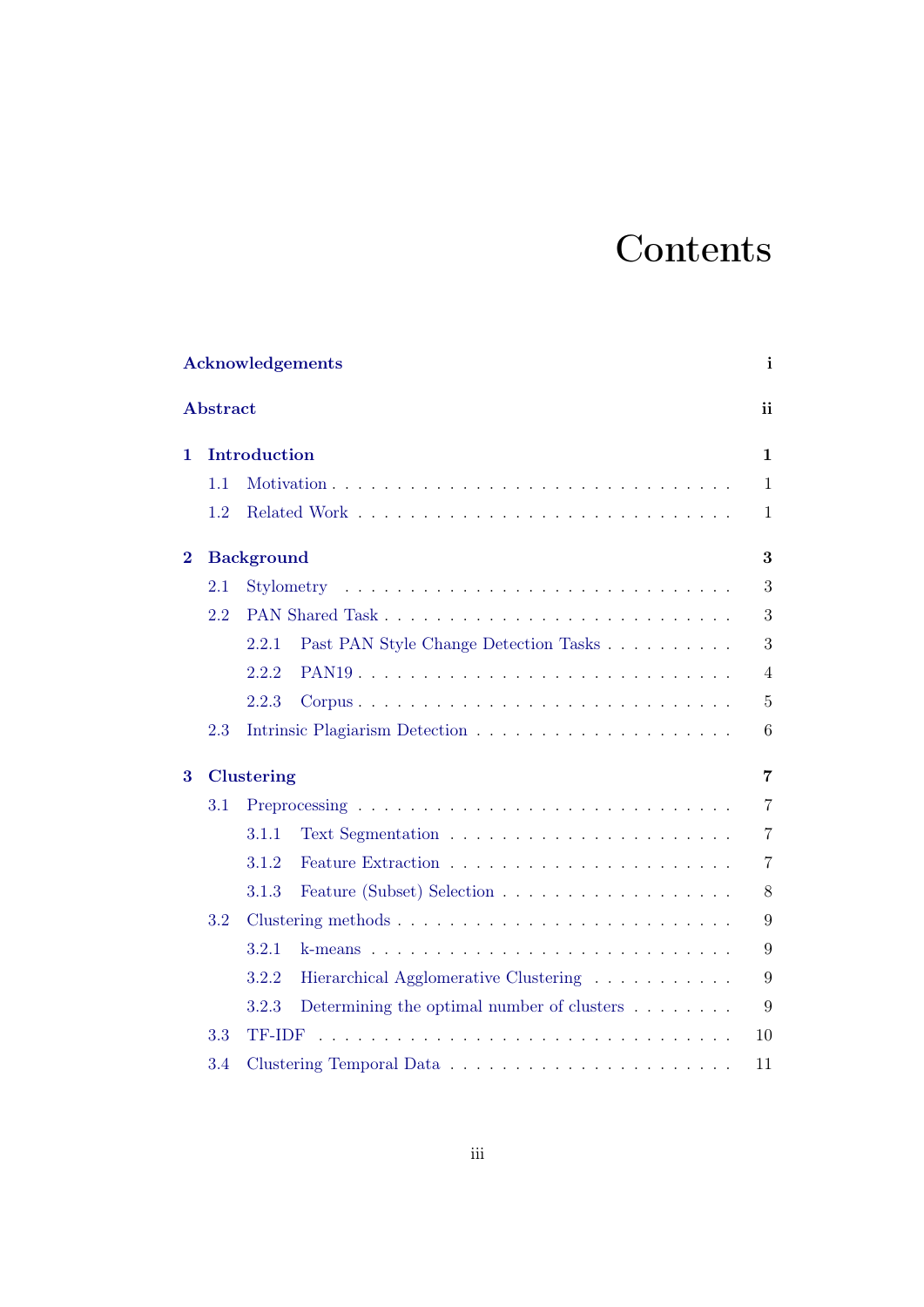| CONTENTS | 1 V Z |
|----------|-------|
|          |       |

| 4 |                | <b>Deep Learning</b>                                                               | 12   |
|---|----------------|------------------------------------------------------------------------------------|------|
|   | 4.1            |                                                                                    | 12   |
|   |                | 4.1.1                                                                              | 12   |
|   |                | 4.1.2                                                                              | 12   |
|   |                | 4.1.3                                                                              | 12   |
|   |                | 4.1.4                                                                              | 13   |
|   | 4.2            |                                                                                    | 13   |
|   | 4.3            |                                                                                    | 14   |
|   | 4.4            | Data augmentation $\ldots \ldots \ldots \ldots \ldots \ldots \ldots \ldots \ldots$ | 15   |
| 5 | <b>Results</b> |                                                                                    | 16   |
|   | 5.1            |                                                                                    | 16   |
|   | 5.2            |                                                                                    | 16   |
|   | 5.3            |                                                                                    | 17   |
|   | 5.4            |                                                                                    | 18   |
|   | 5.5            |                                                                                    | 18   |
|   | 5.6            |                                                                                    | 19   |
| 6 |                | Discussion & Future Work                                                           | 20   |
|   | 6.1            |                                                                                    | 20   |
|   | 6.2            |                                                                                    | 20   |
|   |                | <b>Bibliography</b>                                                                | 22   |
|   | $\cdot$ 1      |                                                                                    | $-1$ |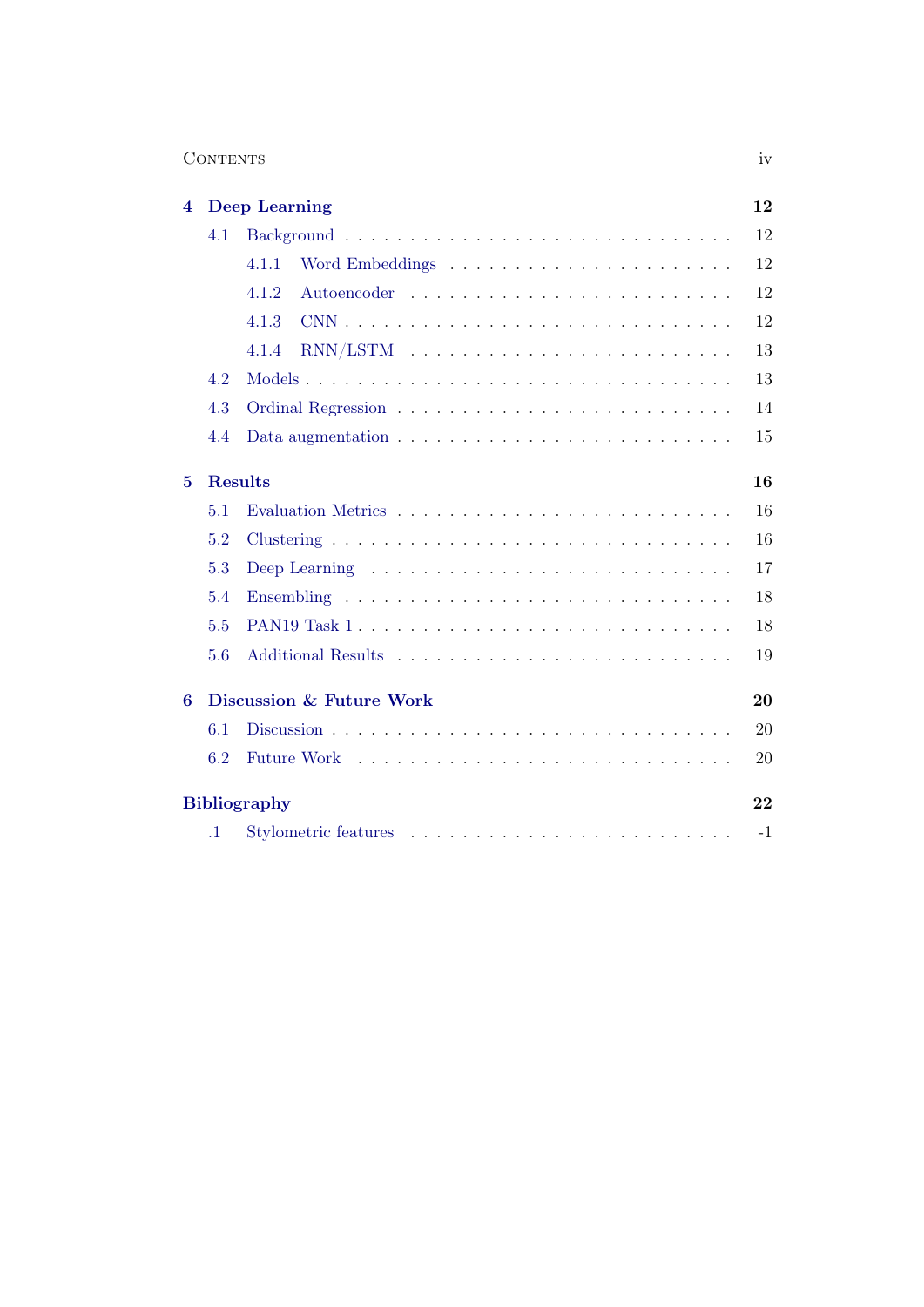## $CHAPTER$  1 Introduction

### <span id="page-5-1"></span><span id="page-5-0"></span>1.1 Motivation

Imagine you are faced with a document written by an unknown number of authors. While reading you notice that something seems off; the writing style seems to be inconsistent. However, you can not say what those inconsistencies exactly are. You might want to find out how many authors contributed to this document and who wrote which part of the document.

This task closely relates to the text forensic research field of intrinsic plagiarism detection and has potential application in multiple fields. i.E. verifying the contributions of multiple authors to a group assignment in an educational setting. Other interest in the task might be drawn from the analysis of historically relevant documents.

In this thesis, we try to solve the problem using various statistical and machine learning methods and evaluate our approaches on a shared task in the field of text forensics. Further, we try to answer the following questions: How can we quantify the writing style of an author, and is it consistent even for short segments of text? Do the writing styles of multiple authors inside a single document differ sufficiently to distinguish their contributions?

### <span id="page-5-2"></span>1.2 Related Work

There have been several works [\[1,](#page-26-1) [2\]](#page-26-2) in the closely related field of intrinsic plagiarism detection, that is, the task to identify whether a document is written by a single author or contains plagiarised sections. Even tough the approaches for solving this task are similar to the ones used in this thesis, their fundamental preliminary assumptions largely deviate regarding the unknown text, i.E. that there exists precisely one main author who wrote at least 70% of the considered text document.[\[3\]](#page-26-3)

Other scholars [\[4,](#page-26-4) [5\]](#page-26-5) have researched the task of clustering multiple docu-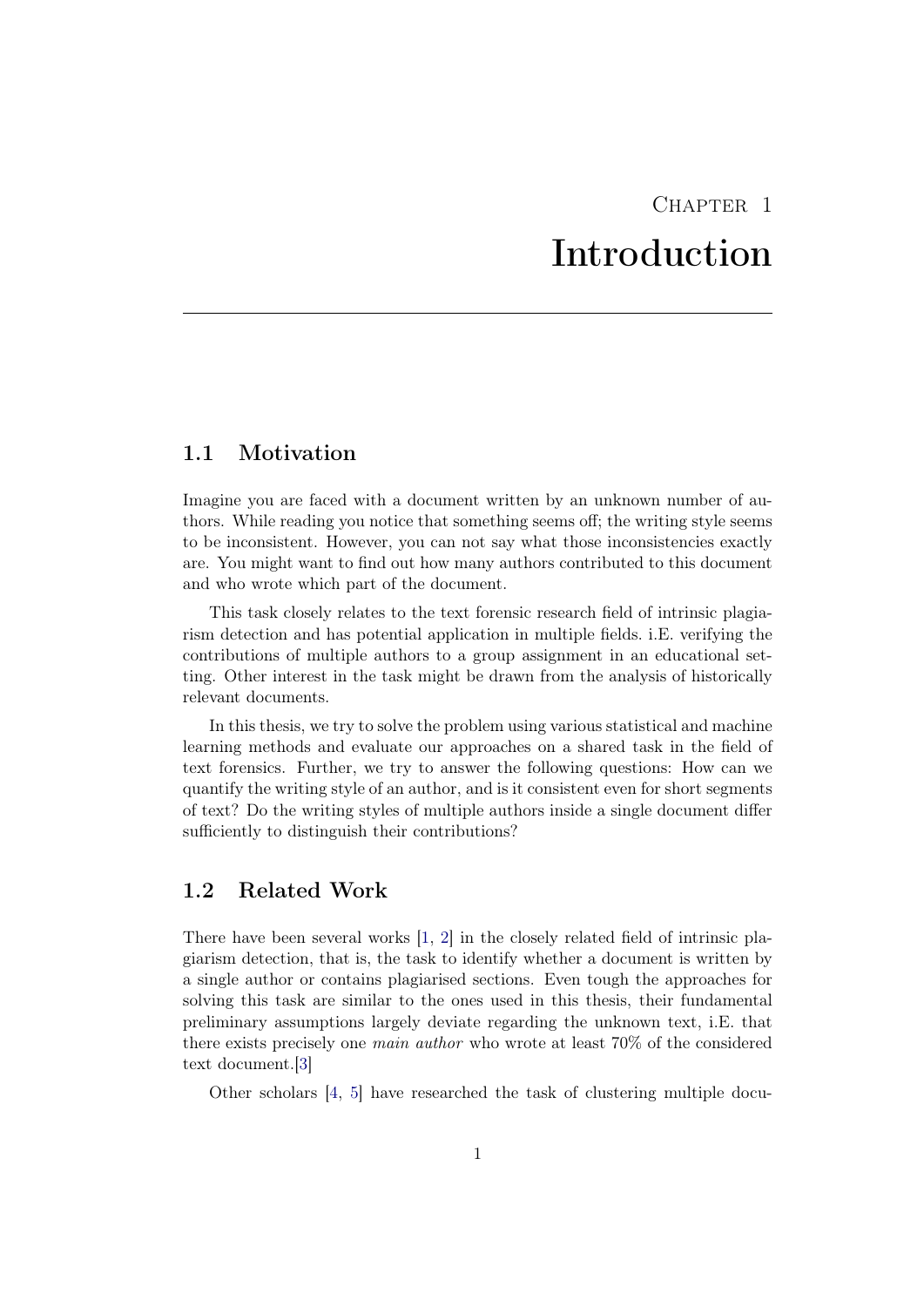#### 1. INTRODUCTION 2

ments, each written by a single author. However, this differs from our task in that we want to find and cluster segments within a single document, where the segmentation by author is unknown.

Akiva and Koppel have done some research on multi-authored documents. [\[6,](#page-26-6) [7\]](#page-26-7) They mainly focus on attributing text segments to a known number of authors and leave the task of determining this number for future research.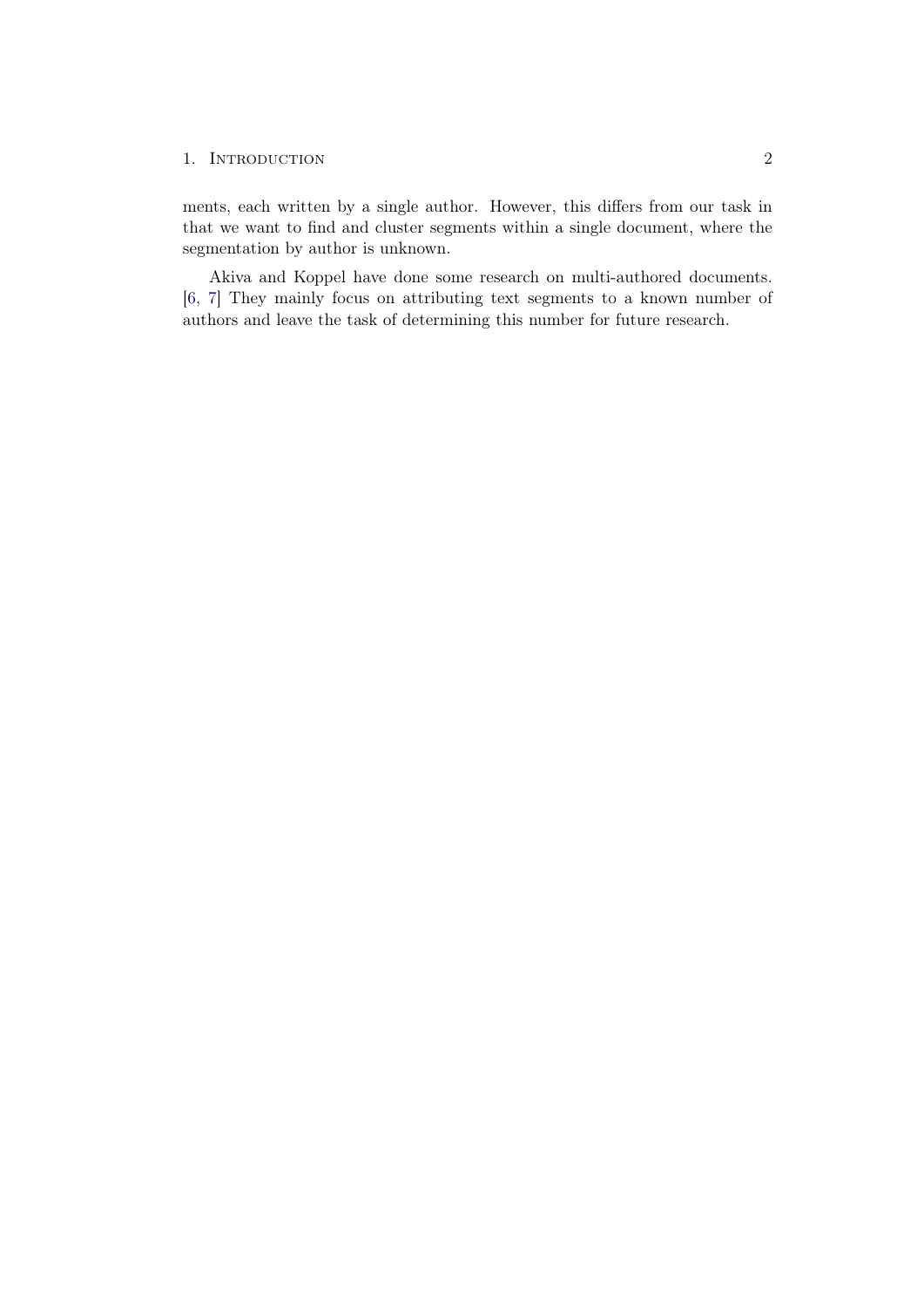## $CHAPTER$  2 Background

### <span id="page-7-1"></span><span id="page-7-0"></span>2.1 Stylometry

Stylometry is the statistical analysis of literary style. At its core lies the assumption that authors have an unconscious writing style. This writing style supposedly consists of features which are quantifiable and can ideally be used to define clear seperations between different styles. Stylometry evolves around finding these quantifiable features and solving various tasks with the help of them, mainly focused on attributing documents to a known author (so called authorship attribution).

## <span id="page-7-2"></span>2.2 PAN Shared Task

 $PAN<sup>1</sup>$  $PAN<sup>1</sup>$  $PAN<sup>1</sup>$  is a shared task evaluation held as a part of the yearly  $CDEF<sup>2</sup>$  $CDEF<sup>2</sup>$  $CDEF<sup>2</sup>$  conference. It covers tasks on different subjects in digital text forensics and stylometry.

### <span id="page-7-3"></span>2.2.1 Past PAN Style Change Detection Tasks

A lot of research has already been done on the topic of authorship attribution, i.e. assigning documents to candidate authors. However, the existing approaches neglect the fact that the documents could have been written by multiple authors. The PAN Style Change Detection tasks focus on this topic of multi-authored documents. Here are some previous PAN tasks in the domain of style change detection and their results:

<span id="page-7-4"></span> $\frac{1}{1}$ <https://pan.webis.de>

<span id="page-7-5"></span><sup>&</sup>lt;sup>2</sup>Conference and Labs of the Evaluation Forum: <http://www.clef-initiative.eu>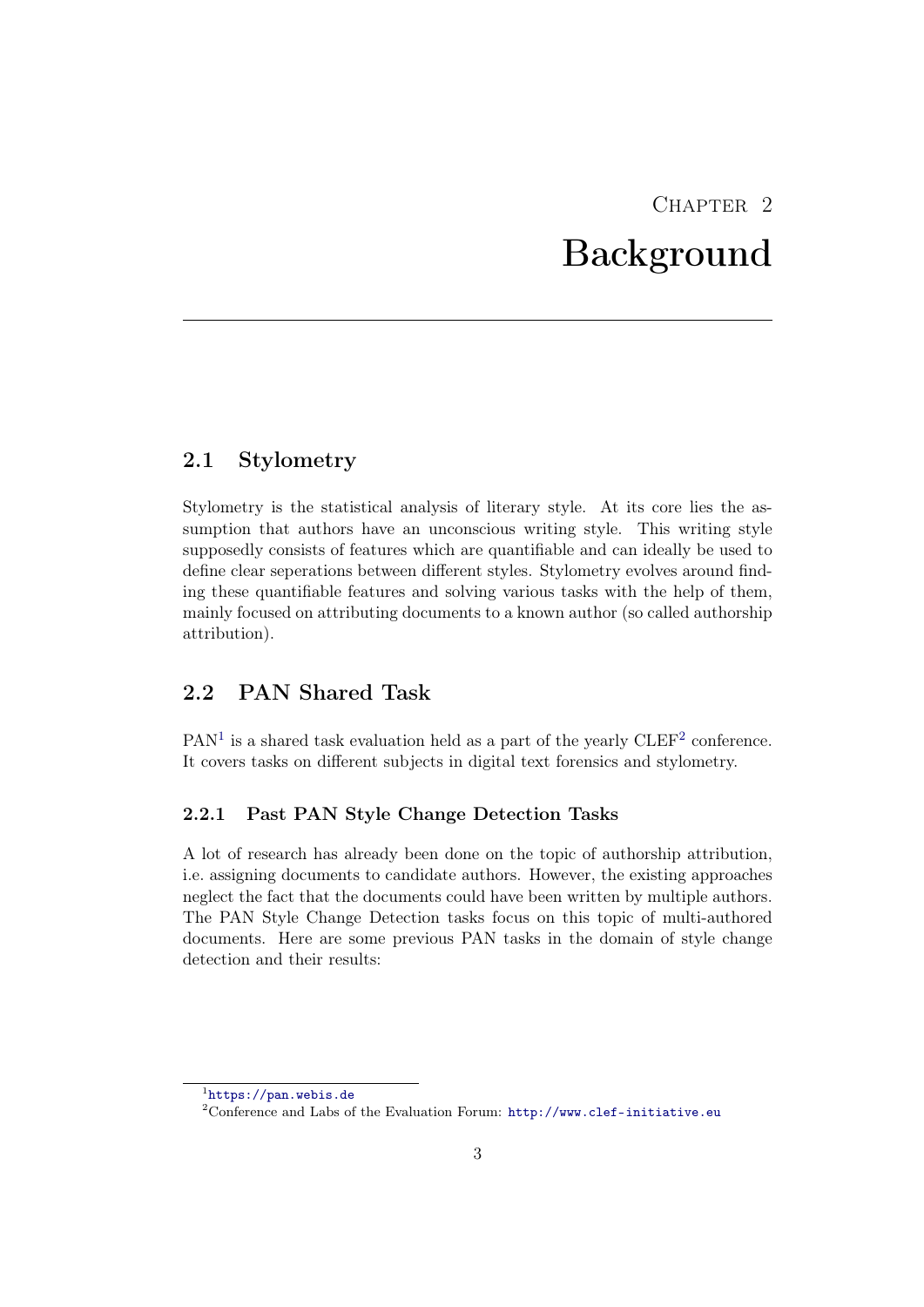2. BACKGROUND 4

PAN16 The 2016 task consists of 3 subtasks.

- 1. Traditional intrinsic plagiarism detection: Here the assumption is given that there is one main author who wrote at least 70% of the document. The task is to find the intrusive segments in the document.
- 2. Diarization with a given number  $(n)$  of authors: Segment the given document and cluster the segments using exactly  $n$  clusters containing the contributions of the n authors.
- 3. Diarization with an unknown number of authors: this task is similar to the previous task, but the number of authors  $n$  is not known.

The sumbissions for task 2 and 3 performed not much better than the random baseline. [\[8\]](#page-26-8)

PAN17 1. Style Breach Detection Given a document, determine whether it is multi-authored and if yes, find the borders where authors switch.

> The task of finding the exact character positions of where the style changes happen shows to be quite hard. None of the submission performed better than a slightly enhanced random baseline. [\[9\]](#page-26-9)

- PAN18 Since the previous task could not be solved accurately the committee relaxed the problem for the 2018 edition.
	- 1. Style Change Detection Given a document, decide if the document is written by one or more authors, i.e., if there exist style changes.

This task was solved with high accuracy of 0.89 using an ensemble machine learning approach. [\[10\]](#page-26-10)

### <span id="page-8-0"></span>2.2.2 PAN19

The 2019 version builds upon on the success of the previous year and is split into two connected subtasks.

- 1. Is a document written by one or more authors, i.e. do style changes exist or not?
- 2. If that document is multi-authored, how many original authors have collaborated?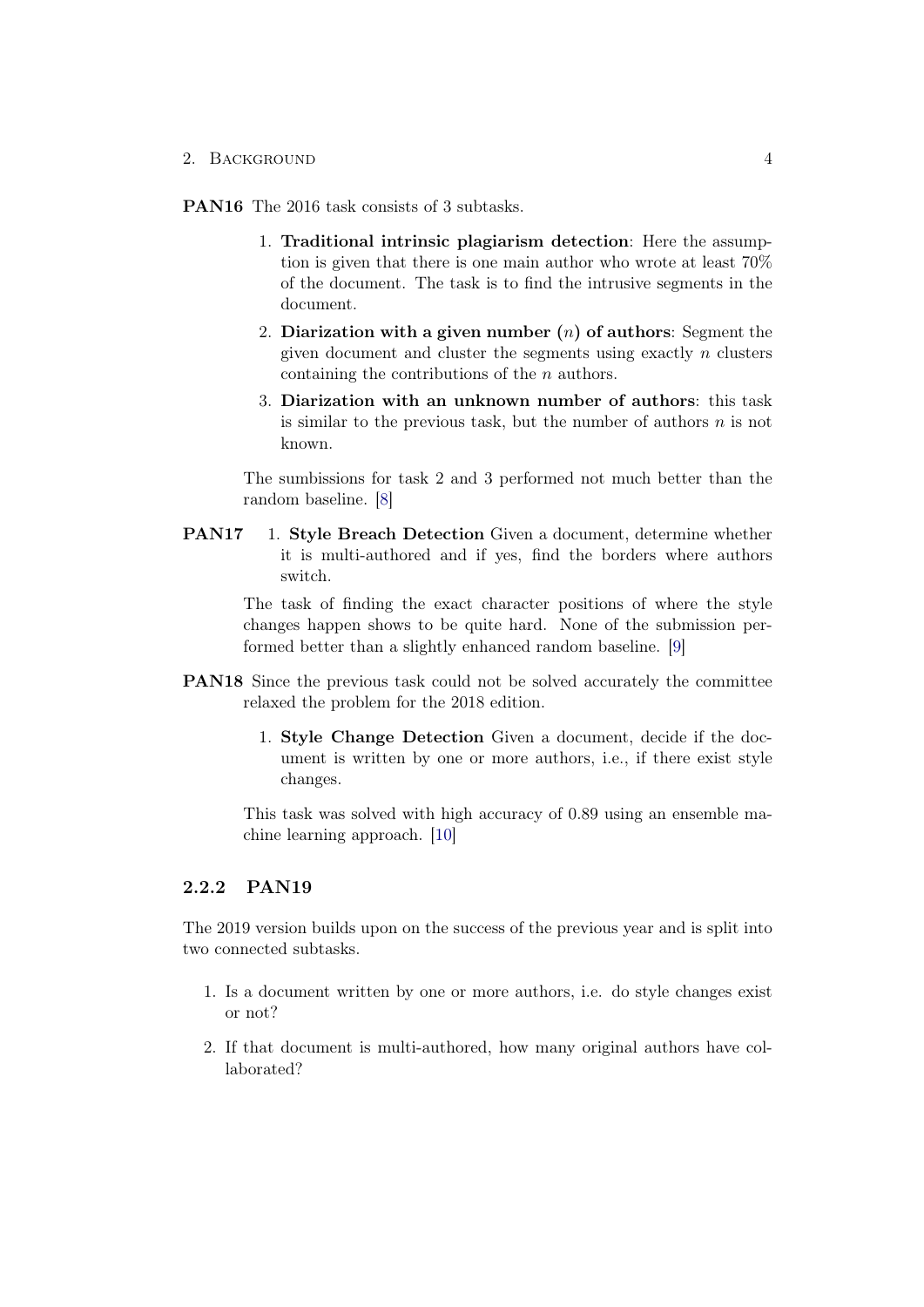#### 2. BACKGROUND 5



Figure 2.1: PAN19 Style Change Detection Example [3](#page-9-1)

Note that the first task is the one from the 2018 PAN competition and was already solved with high accuracy.[\[11\]](#page-27-0) The second task is a simplification of the PAN16 task 3, which only requires to find the number of authors but does not require locating the segments in the text. In this thesis, we mainly focus on solving the second task of the 2019 edition.

### <span id="page-9-0"></span>2.2.3 Corpus

The Corpus for this years' Style Change Detection task is based on user posts from various sites of the Stack Exchange Network. The documents contain between 300 and 2000 words and are covering different topics.

The corpus consists of a training and validation set, containing 2500 respectively 1250 document. For each problem, a ground truth with the following information is provided.

```
{
    "authors": 4,
    "structure": ["A1", "A2", "A4", "A2", "A4", "A2", "A3"],
    "switches": [805, 1552, 2827, 3584, 4340, 5489]
}
```
The keywords *authors*, *structure* and *switches* denote the number of contributing authors, a mapping of each text segment to its author and the precise character positions from the text start where the segments end respectively. The number of authors ranges from one to five, and the class distribution for documents with (1, 2, 3, 4, 5) authors is (50%, 12.5%, 12.5%, 12.5%, 12.5%).

<span id="page-9-1"></span> $^3$ <https://pan.webis.de/clef19/pan19-web/style-change-detection.html>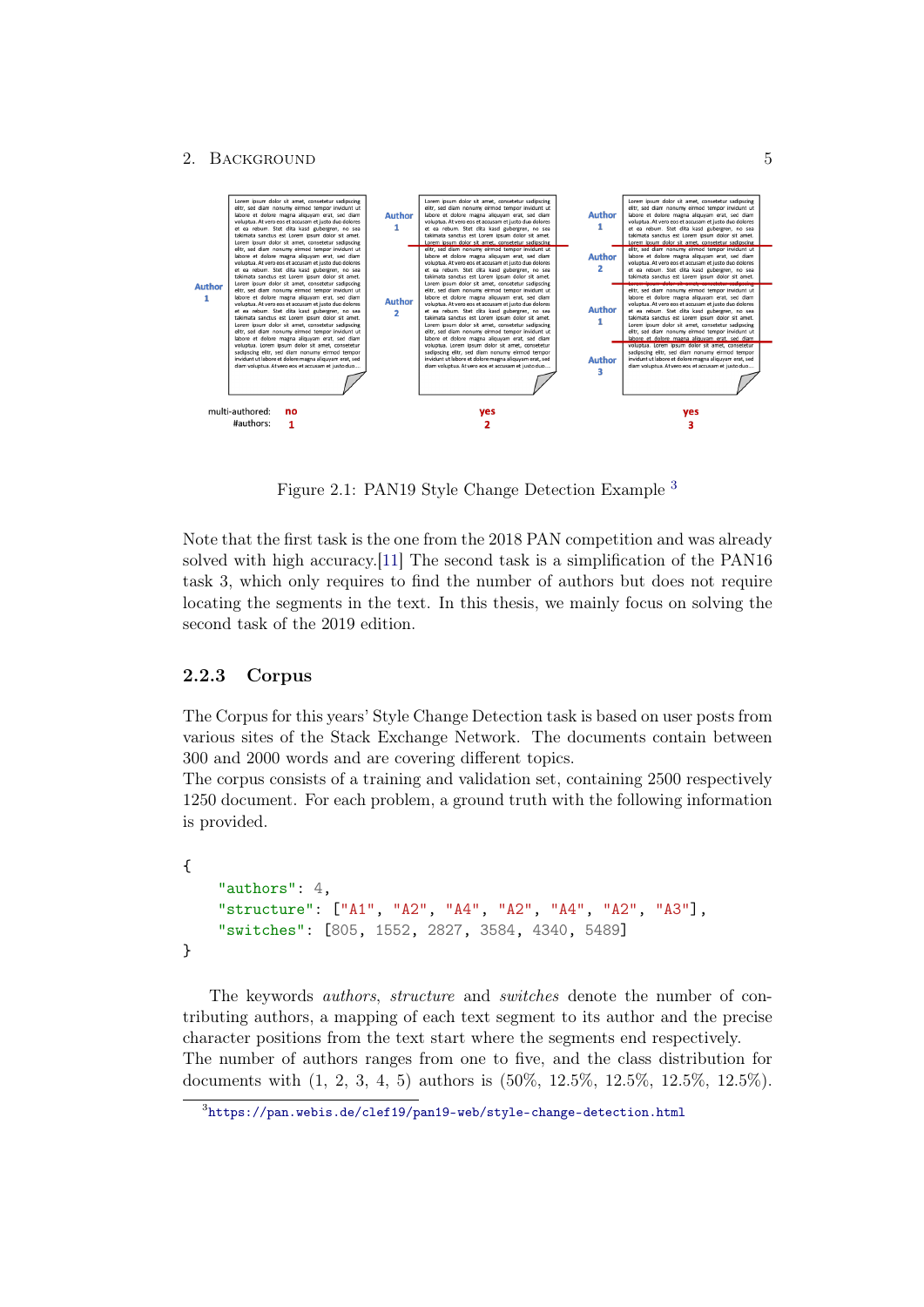#### 2. BACKGROUND 6

Note that this distribution leads to a balanced data-set for Task 1 (1 or more authors, 50-50) and Task 2 (2,3,4 or 5 authors, 25-25-25-25)

### <span id="page-10-0"></span>2.3 Intrinsic Plagiarism Detection

Recall the definition of the traditional intrinsic plagiarism problem as given in Section [1.2.](#page-5-2) In contrast to the extrinsic setting, where the original source document of the plagiarised text segment is available, there is no external reference collection given for this task. The plagiarism detection thus has to be performed without comparing a suspicious document to the potential sources (External Plagiarism Detection). The primary goal is therefore to find the best textual features that can distinguish the writing style of different authors in one document.

The traditional intrinsic plagiarism setting contains an essential condition, that there exists precisely one main author who wrote at least 70% of the considered text document. The PAN tasks on Style Change Detection drop this condition by having arbitrarily many main authors per document. With this addition, the task of finding and assigning text segments to their original authors gets much more difficult as we do now have to differentiate between more than just two writing styles per document and do not know the number or distribution of the authors beforehand.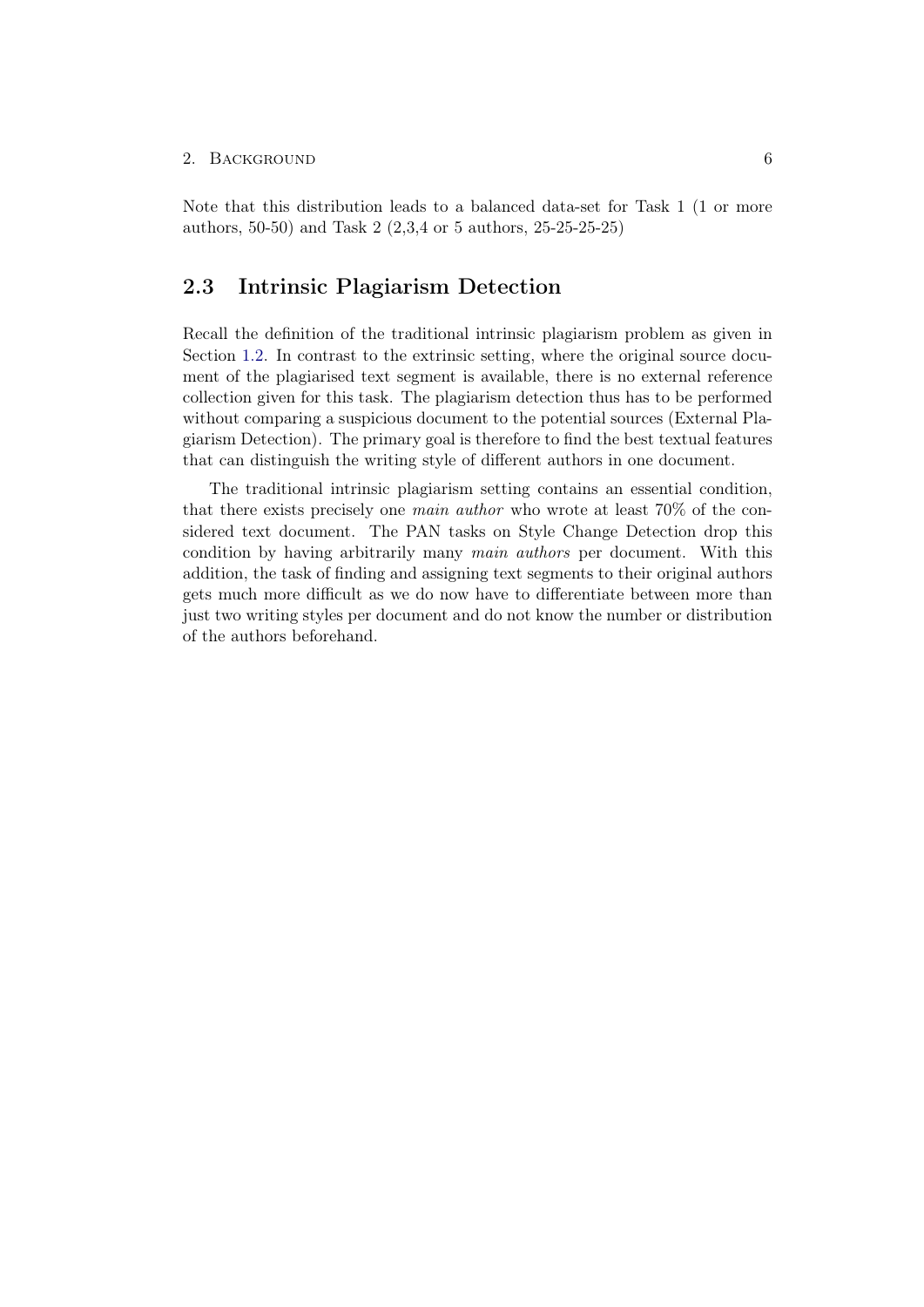## CHAPTER 3 Clustering

<span id="page-11-0"></span>We assume that the style of an author is relatively constant over some length of text. Our goal is therefore to convert smaller text segment of a document into a vectorised form representing the writing style of that segment. These 'style vectors' can be clustered were we hope that each cluster corerespond to one author. Ideally, the number of clusters equals the number of authors. Similar methods have been applied by Sittar et al.  $[12]$  on the PAN[1](#page-11-4)6 Task<sup>1</sup>.

### <span id="page-11-1"></span>3.1 Preprocessing

To cluster textual data we first need to perform the task of segmenting the documents into smaller chunks and compute a vector representation that expresses the writing style of each chunk.

#### <span id="page-11-2"></span>3.1.1 Text Segmentation

In the first step, the document is split into sentences. We then use a sliding window approach to divide the document into smaller text chunks. By choosing our step-size smaller than the window-size, we get overlapping text chunks. This follows the intuition that the author switch happens at a sentence level. However, to accurately quantify the writing style, we need chunks which contain more than a single sentence.

### <span id="page-11-3"></span>3.1.2 Feature Extraction

We extract a set of well-known stylometric features (see Table [.1\)](#page-29-1) form each text segmennt, which have been proposed and summarised in previous work by Zheng [\[13\]](#page-27-2) and Stein [\[14\]](#page-27-3).

<span id="page-11-4"></span> $^{\rm 1}$ <https://pan.webis.de/clef16/pan16-web/author-identification.html>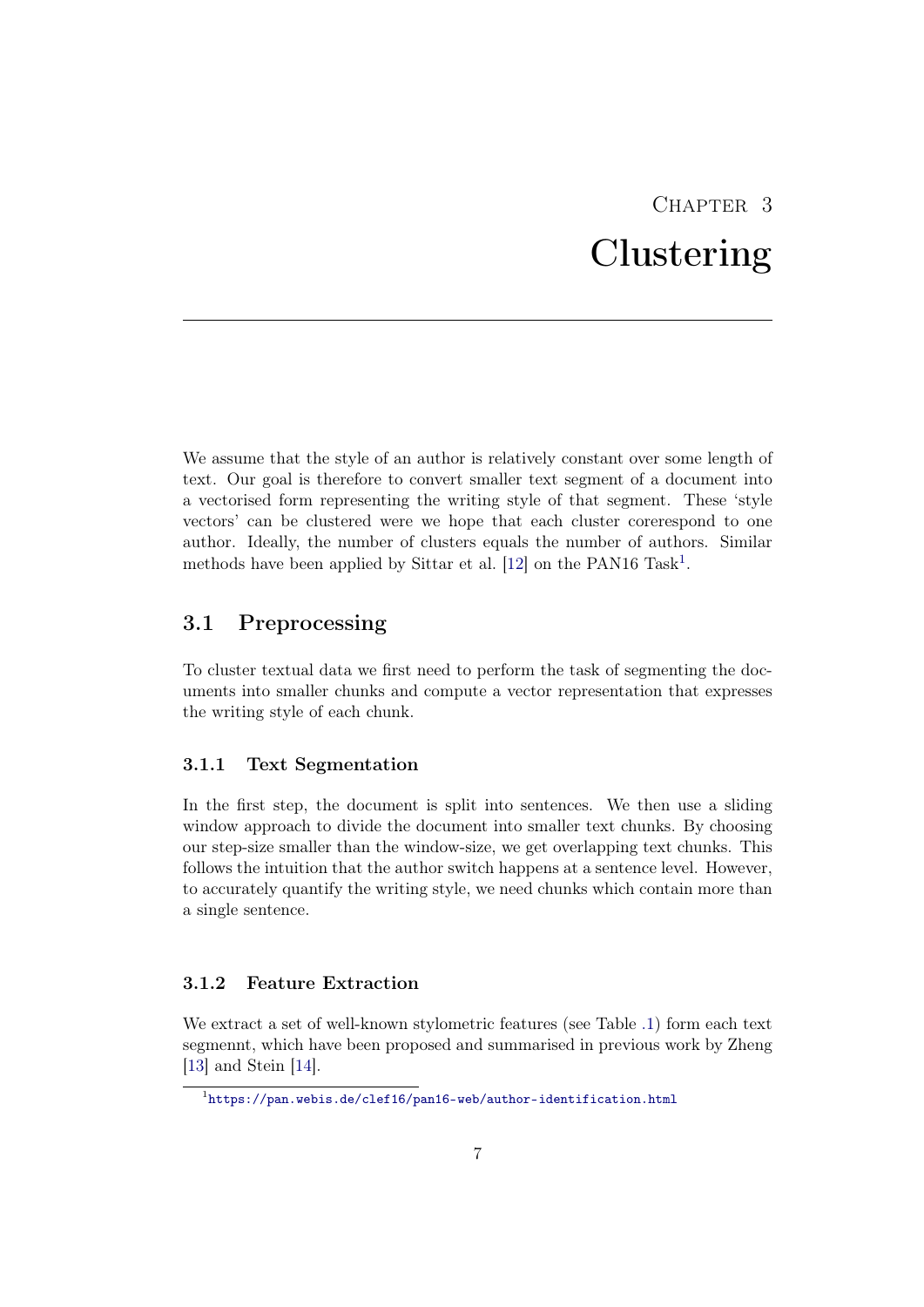#### 3. CLUSTERING 8

- Word Level Frequencies A list of 150 function-words (i.E. the, a, if) proposed by Zheng[\[13\]](#page-27-2) is used to calculate the frequency for each function-word normalized over the length of the segment in words. The same is done for the most-common words in the document.
- Stop-word Ratio The number of stop-words in the text segment divided by the number of words of the segment. We use the stop-word list of the NLTK Package.
- Average Word Length The average word length in characters [\[15\]](#page-27-4)
- Word Length Distribution The frequencies of words with length 1-10 characters, normalised over the number of words in the segment.
- Average Word Frequency Class This feature measures the likelihood of an author using rare used words as proposed by Eissen.[\[2\]](#page-26-2) We use the Google Books most common word list to construct the class of each word [\[16\]](#page-27-5)
- Readability Metrics Various readability metrics. i.E. Flesh reading ease [\[17\]](#page-27-6)
- Punctuation/Special Character Frequencies The frequencies of various punctuations and special characters, normalised over the number of words in the segment.
- Character Level n-gram Frequencies We first extract the most common character n-grams from the entire document. For a segment, we then calculate the relative frequencies of these most common n-grams.
- Word Level n-gram Frequencies We first extract the most common word ngrams from the entire document. For a segment, we then calculate the relative frequencies of these most common n-grams.
- POS Tag n-gram Frequencies We first extract the most common POS tag n-grams from the entire document. For a segment, we then calculate the relative frequencies of these most common n-grams.

#### <span id="page-12-0"></span>3.1.3 Feature (Subset) Selection

To further improve our clustering approach we perform a feature subset selection.

Forward & Backward Selection A forward & backward elimination procedure is used to select the best features as described by Dash et al. [\[18\]](#page-27-7) Initially, we start with the set of all features. We then remove the least discriminant feature in each round, meaning the feature which yields the biggest increase in the f1 accuracy score when removed from the subset and evaluated on the PAN19 task. This process is repeated until our  $f_1$  score no longer improves.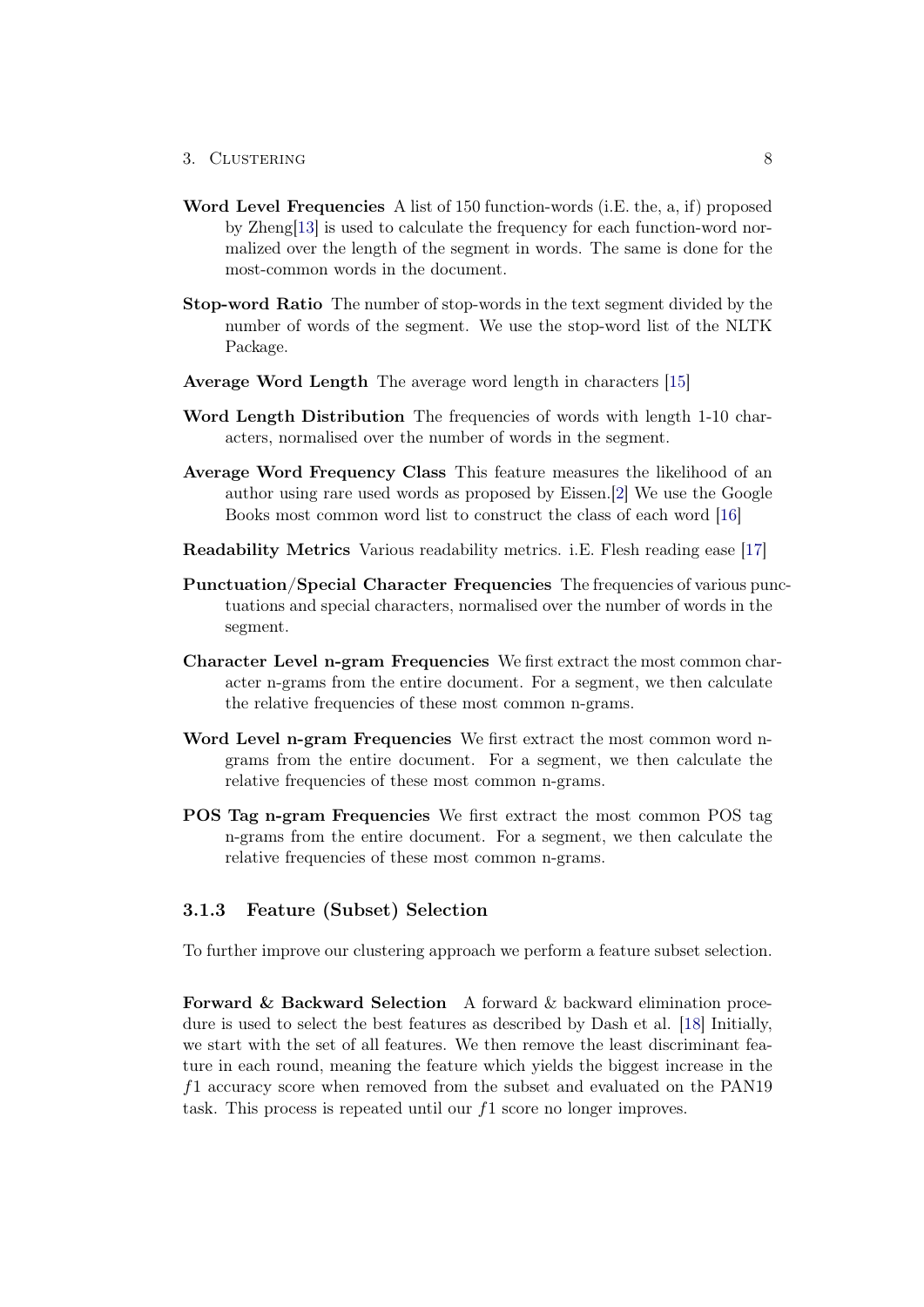#### 3. CLUSTERING 9

Forward selection works in the same manner by starting with an empty set and adding one feature after another.

### <span id="page-13-0"></span>3.2 Clustering methods

We evaluated many different clustering methods on the task, including DBSCAN [\[19\]](#page-27-8), HDBSCAN [\[20\]](#page-27-9) and Correlation Clustering [\[21\]](#page-27-10). K-means and Hierarchical Clustering yielded the most promising results and will thus be explained in more detail bellow.

### <span id="page-13-1"></span>3.2.1 k-means

The k-means method is defined as follows: Given an integer  $k$  and a set of n data points  $X \subset \mathbb{R}^d$ , the goal is to choose k center points P such that  $\phi$ , the sum of the squared distances between each point and its closest center is minimised. The k-means algorithm then operates as follows.

- 1. Choose k center points  $P = \{p_1, p_2, ..., p_k\}$  arbitrarily.
- 2. For each  $i \in \{1, ..., k\}$ , set the cluster  $C_i$  to be the set of points in X that are closer to  $p_i$  than they are to  $p_j$  for all  $j \neq i$ .
- 3. For each  $i \in \{1, ..., k\}$ , set  $p_i$  to be the center of mass of all points in  $C_i$ :  $p_i = \frac{1}{|C|}$  $\frac{1}{|C_i|}$   $\sum_{i \in C_i}$  $x \in C_i$  $\boldsymbol{x}$
- 4. Repeat 2 and 3 until C no longer changes.

We use k-means<sup>++</sup> [\[22\]](#page-27-11), which additionally optimizes the initial center seeding.

### <span id="page-13-2"></span>3.2.2 Hierarchical Agglomerative Clustering

Hierarchical Agglomerative Clustering [\[23\]](#page-28-0) is a tree-based clustering algorithm. It initially assigns each data point to an individual cluster and then repeatedly selects and merges pairs of clusters based on the minimum distance between any clusters center of mass, until the desired number of clusters is reached.

#### <span id="page-13-3"></span>3.2.3 Determining the optimal number of clusters

Most clustering algorithms require the number of clusters  $k$  as an input. A common approach for finding the optimum  $k$  is to execute a clustering algorithm for all k in a certain range and select the best result based on some clustering metric. In our case, we select the k Clustering with the highest Silhouette Index.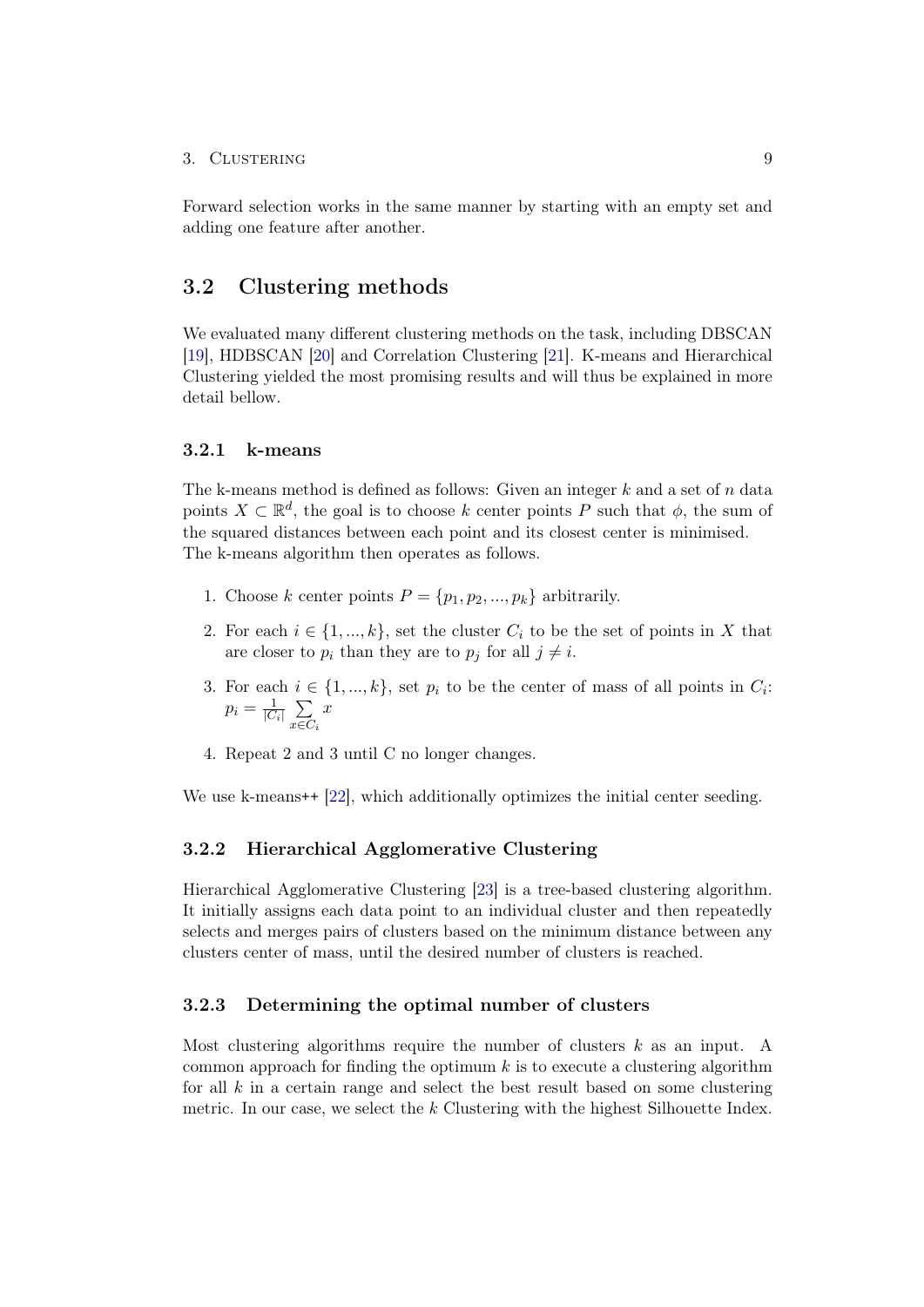#### 3. CLUSTERING 10

Silhouette Index To measure the performance of a clustering we use the Silhouette Index [\[24\]](#page-28-1). The Silhouette Index measures how well points are matched to their own cluster and how good they are separated from their neighbouring cluster. The Silhouette Index  $SL(C)$  of a clustering C is defined as follows.

Let us denote a partition of a data set X by  $C = \{C_1, C_2, ..., C_K\}$ , where  $C_k$ indicates the  $k^{th}$  cluster in the data set with  $k = 1, ..., K$ . The Silhouette of point  $x$  is defined as.

$$
S(x) = \frac{b(x) - a(x)}{\max\{a(x), b(x)\}}
$$
(3.1)

where  $a(x)$  is the mean distance of x to all other points in the same cluster as x, and  $b(x)$  being the smallest average distance of x to all points in different clusters than x.

The Silhouette Index of a clustering  $C$  is then defined as the average of the silhouettes of all points in C.

$$
SIL(C) = \frac{1}{|C|} \sum_{x \in C} S(x) \tag{3.2}
$$

### <span id="page-14-0"></span>3.3 TF-IDF

The term frequency-inverse document frequency (tf-idf) is a metric often used when dealing with textual data in Information Retrieval. The tf-idf reflects the importance of a single word within a document concerning an entire collection of documents.

Tf-idf is used successfully for the task of document clustering by Zhao et al. [\[23\]](#page-28-0) We modify their original approach in the following way.

Let D be a document which is segmented into n chunks  $d_i$  using a sliding window approach.  $V_D$  is the vocabulary of t distinct words in the document  $D$ . Each chunk gets represented in the tf-idf weight model as follows:

$$
d_i \to \{tf_1^i idf_1, tf_2^i idf_2, ..., tf_t^i idf_t\} \tag{3.3}
$$

where  $tf_1^i$  is the term frequency of the 1<sup>st</sup> word of the vocabulary in the chunk  $d_i$  and  $idf_1$  is the inverse document frequency of the 1<sup>st</sup> word. (Note that in our case we treat the text chunks  $d_i$  as the 'documents' and the document  $D$  as the 'corpus' when calculating the tf-idf). As in the original paper, these vectors get clustered using Hierarchical Agglomerative Clustering.

We further experimented with the same method using character n-grams instead of full words.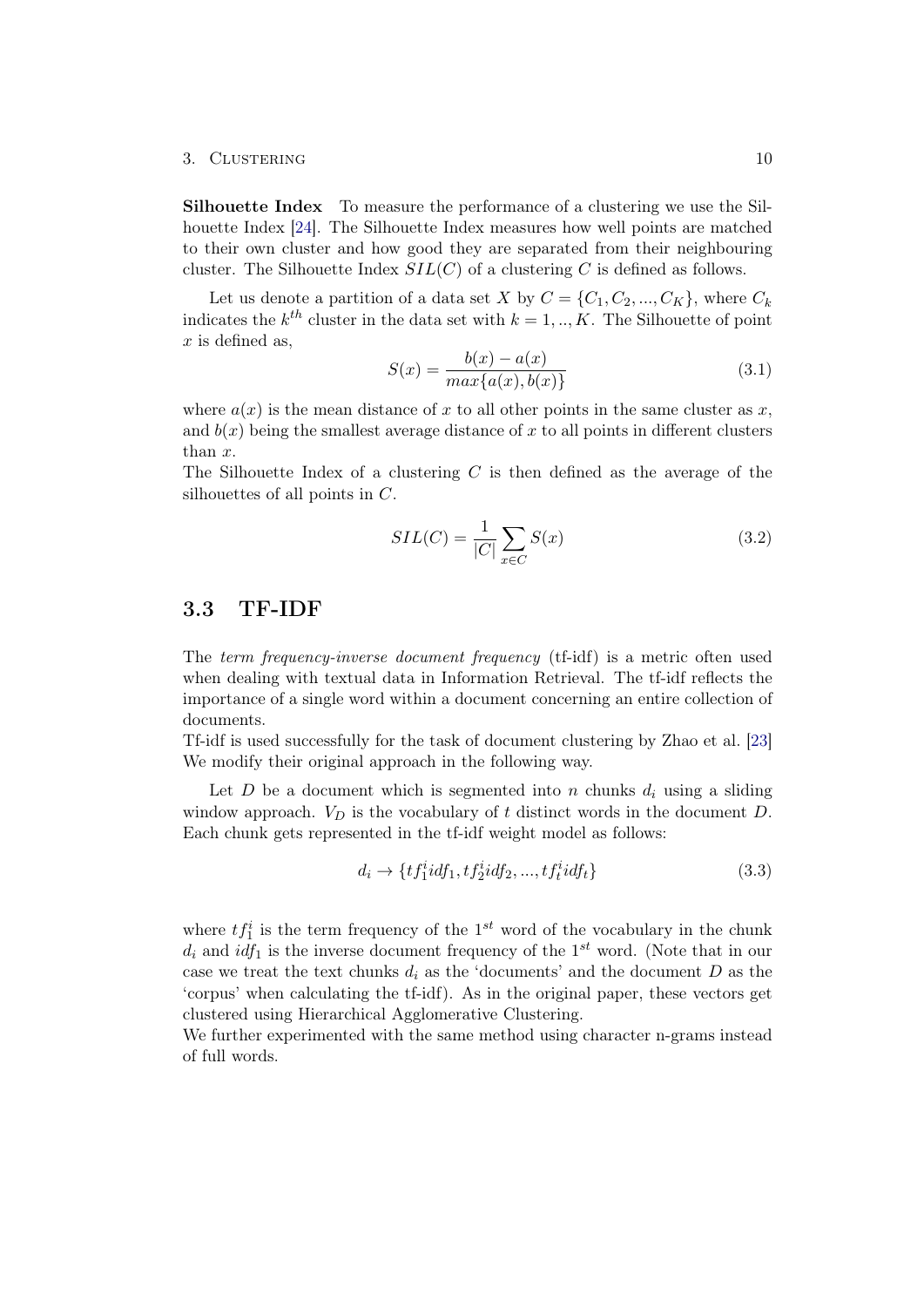### <span id="page-15-0"></span>3.4 Clustering Temporal Data

The temporal relation of textual data is an additional aspect we had to look at. Since most segments by a single author are longer than one sentence, the probability that adjacent sentences should be in the same cluster is higher than the probability that they are in different ones. In other words, there are only a few switches and longer segments. By using overlapping windows, we guide the clustering in the right direction since adjacent windows differ only by the step size and therefore share many features.

We further explored a two-step approach by first treating the sentences of a document as a graph where each sentence is a node connected to its previous and following sentence and then apply correlation clustering [\[21\]](#page-27-10). In a second step, we use k-means on the resulting segments to account for the case where authors have written multiple segments scattered across the document. This approach could not surpass the random baseline and was therefore not further explored.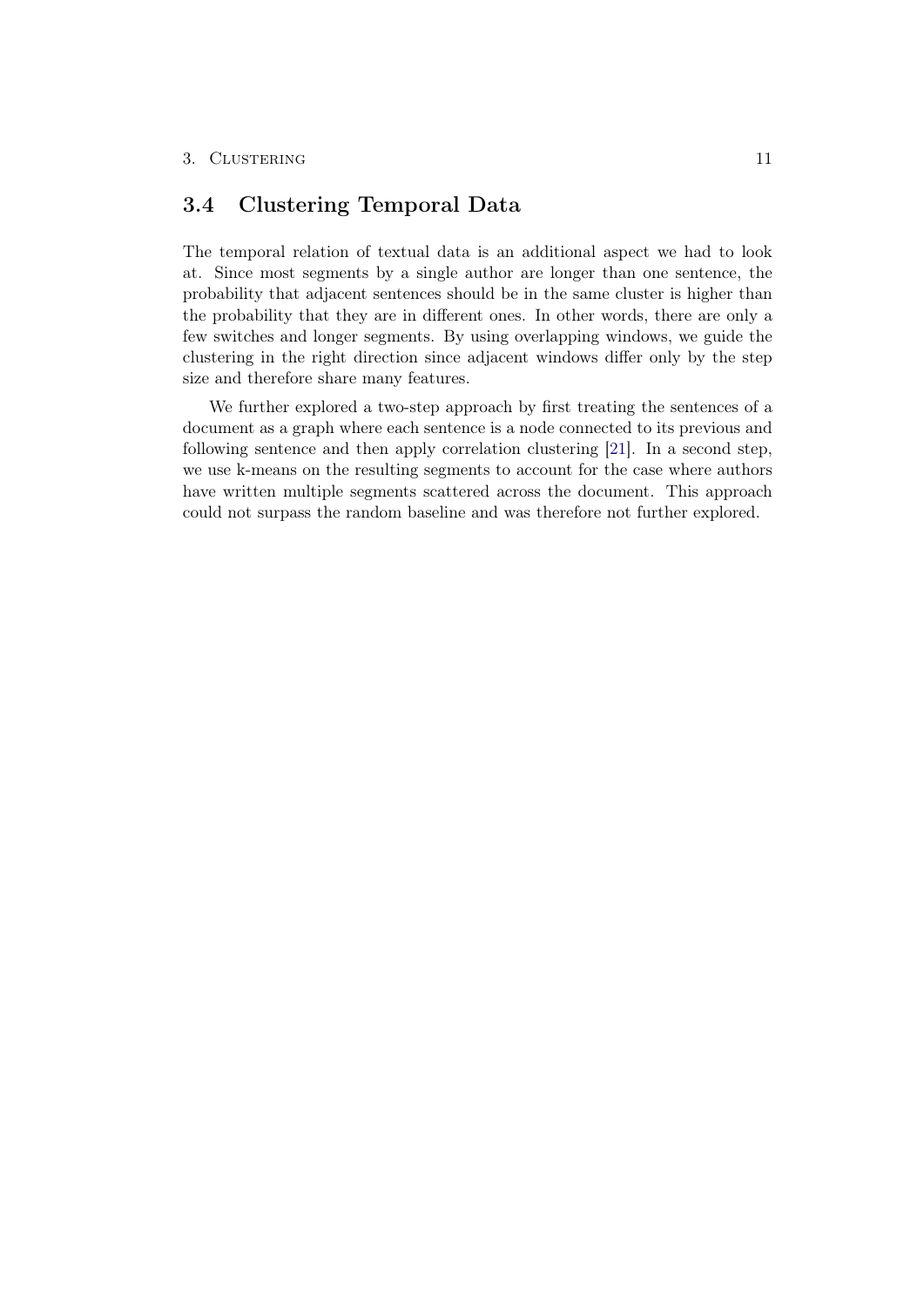## $CHAPTER$  4 Deep Learning

<span id="page-16-0"></span>In a second approach to solving the problem, we take a look at some deep learning methods. We look at the task as a supervised text classification problem and try out some well-known deep learning models.

## <span id="page-16-1"></span>4.1 Background

### <span id="page-16-2"></span>4.1.1 Word Embeddings

A word embedding is a function  $W : word \to \mathbb{R}^d$  mapping words to high dimensional vectors. There are a lot of pre-trained embeddings available which are trained on the semantics of words. This means that words which have similar semantic are close in the mapped vector space. For the reason that certain synonyms could potentially determine the style of an author, we decided to train the embeddings from scratch as part of our deep learning model.

### <span id="page-16-3"></span>4.1.2 Autoencoder

An autoencoder is a sequence-to-sequence model. It utilises a deep learning model to convert a sequence to a fixed size vector (encoder) and a second one to reconstruct a sequence from this vector (decoder). In our case the sequences are sentences, and we use two multi-layered LSTMs for our autoencoder model as proposed by Sutskever et al. [\[25\]](#page-28-2). We train the autoencoder on all sentences of the train corpus and then use the encoder to bring the sentences into vector representation for our deep learning models.

#### <span id="page-16-4"></span>4.1.3 CNN

CNNs (Convolutional Neural Networks) are extremely succesful used for many computer vision task. They use layers with convolving filters that are applied to local features. When dealing with text, the convolutional filters are moved over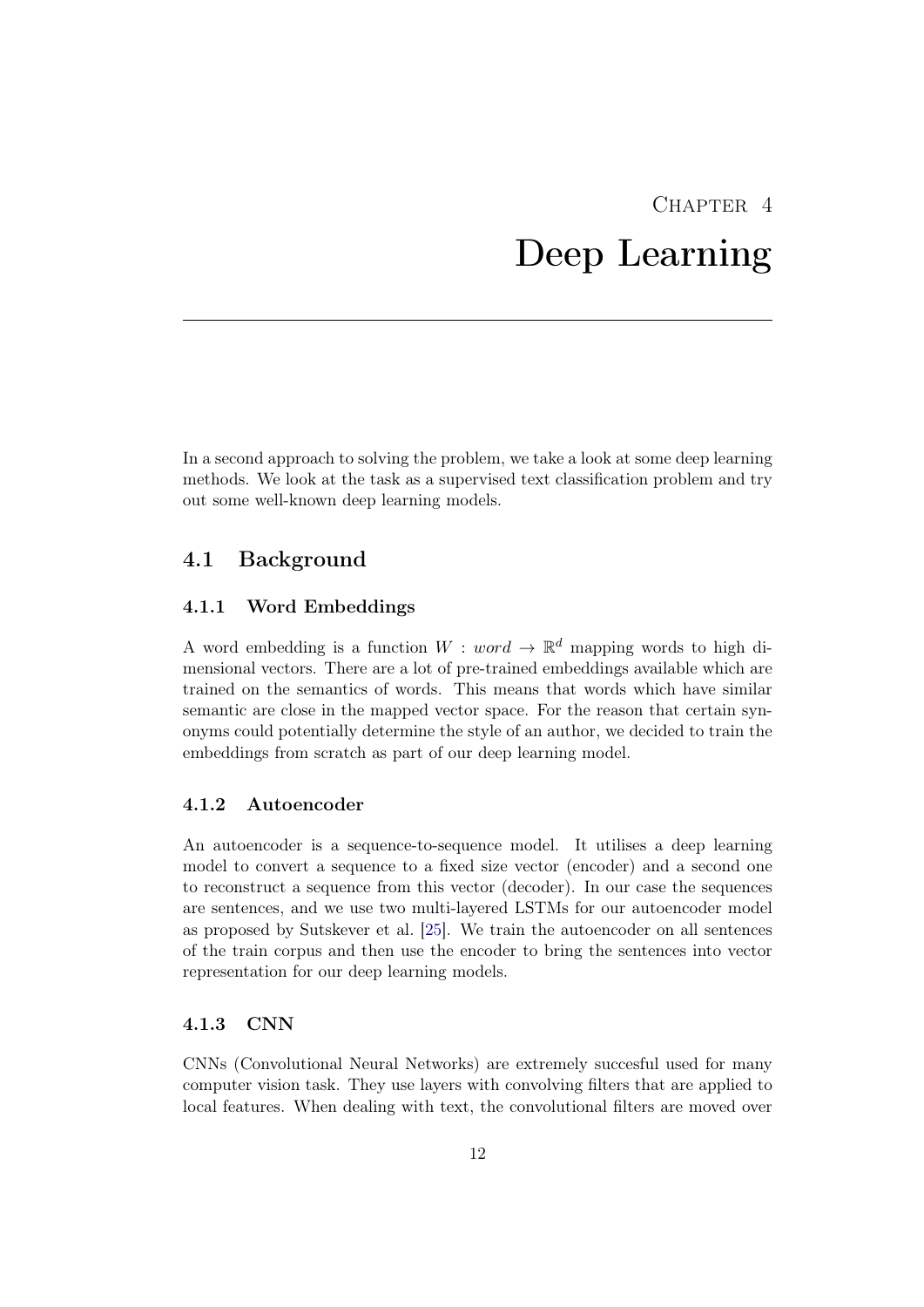the temporal dimension and are therefore able to capture the temporal relation of the textual data. CNNs have been successfully applied to a multitude of Natural Language Processing tasks in the past [\[26\]](#page-28-3). One problem arises with the use of convolutional layers. Unlike fully connected layers which have the whole input as the receptive field, convolutional layers only have a small part (filter size) as their receptive field of the input. To increase the receptive field, we increase the depth of the network and use a pooling layer after each convolutional layer.

### <span id="page-17-0"></span>4.1.4 RNN/LSTM

A Recurrent Neural Network is a sequence of neural network blocks that are linked to each other like a chain. Each block gets one data-point of a sequence and a message from its successor block as an input. This type of neural network is especially well-suited when dealing with time series data, i.e. text. However, they are not able to forward information when the sequence gets too long.

LSTMs (Long short-term memory) are a special type of recurrent neural networks that try to solve the problem of RNNs by allowing information to be remembered for much longer [\[27\]](#page-28-4).

### <span id="page-17-1"></span>4.2 Models

In this section, we shortly explain the general structure of our best-performing deep learning architectures.

Text & Stylometric Features - CNN We extend on the Deep Learning ideas mentioned in the paper from last years winner (Zlatkove et al. ,section 3.4  $[11]$ ).

We tokenize the document and zero-pad it to a length of 7000 tokens. Additionally, we use a sliding window approach and extract the features for each document as described in section [3.1.](#page-11-1) We use the tokens and features as the input for our neural network. For the token/text input, we use an embedding layer with embedding dimension 300, followed by three convolutional layers with 64 filters each and filter sizes 3, 7 and 11. Each convolutional layer is followed by a squeeze and excitation block and a global max-pool layer [\[28\]](#page-28-5). For the feature input, we use 3 convolutional layers with 64 filters each and filter sizes 2,4 and 6. Again followed by a squeeze and excitation block and a global max-pool layer. We concatenate all six max-pool layers and add a fully connected layer with 256 hidden nodes.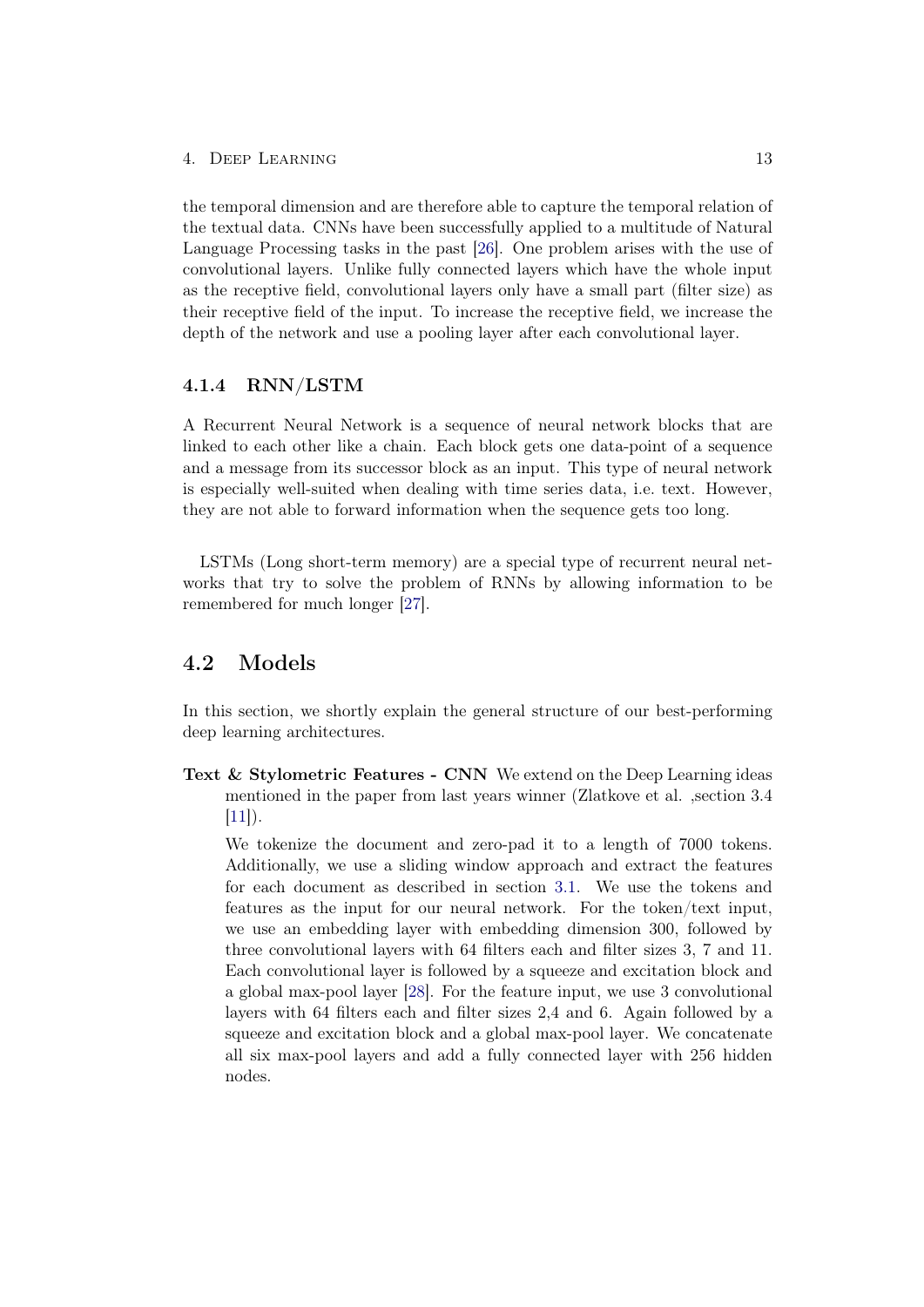- 4. Deep Learning 14
- Time Distributed CNN LSTM We tokenize the document, zero-pad it to a length of 7000 token and split it into segments with 200 tokens each. A time distributed block is added. It consists of an embedding layer with 50 dimensions, three convolutional layers with 64 filters each and filter sizes 1, 2 and 3. Each convolutional layer is followed by a squeeze and excitation block and a global max-pool layer. The output of this time-distributed block is fed into an LSTM with 256 units, followed by a fully connected layer.
- Time Distributed CNN CNN This model is the same as the previous one. However, instead of using an LSTM at the end, we use three stacked blocks, each consisting of two convolutional layers with 64 filters and filter size three, followed by a pooling layer with pool size three. In the end, we add a fully connected layer.
- Stylometric Features LSTM We use a sliding window approach and extract all stylometric features from the chunks (see section [3.1\)](#page-11-1). We use the resulting vectors as the input for our classifier, which consists of just one LSTM layer with 256 units, followed by a fully connected layer.
- Autoencoder Deep CNN We use the trained autoencoder (see section [4.1.2\)](#page-16-3) to convert each sentence of a document to a 200-dimensional vector. These vectorised sentences are fed into a CNN with the following structure: eight blocks, with each block consisting of two convolutional layers with 128 filters of size three followed by a pooling layer with pool-size three. In the end, we add a fully connected layer.

We further tried using a deep character based model called VDCNN [\[29\]](#page-28-6). However, we were not able to achieve results surpassing a random baseline and will therefore not detail it any further.

## <span id="page-18-0"></span>4.3 Ordinal Regression

Ordinal regression is the task of assigning data points to a set of ordered categories. The task of predicting the number of authors falls into this category, since we want the error of the model to be smaller if we get closer to the correct number of authors. Ordinal regression shares properties of both classification and regression. As most Deep Learning models cannot deal with ordinal regression by default, we use a method proposed by J. Cheng [\[30\]](#page-28-7). With this method, instead of just one-hot encoding the labels, we also set the index of categories smaller than the true label to one (see example in table [4.1\)](#page-19-1). To decode the class probabilities given by the network to integer labels, we use the index of the first probability which is smaller than 0.5. With this method, the network learns the ordinal relation between the data.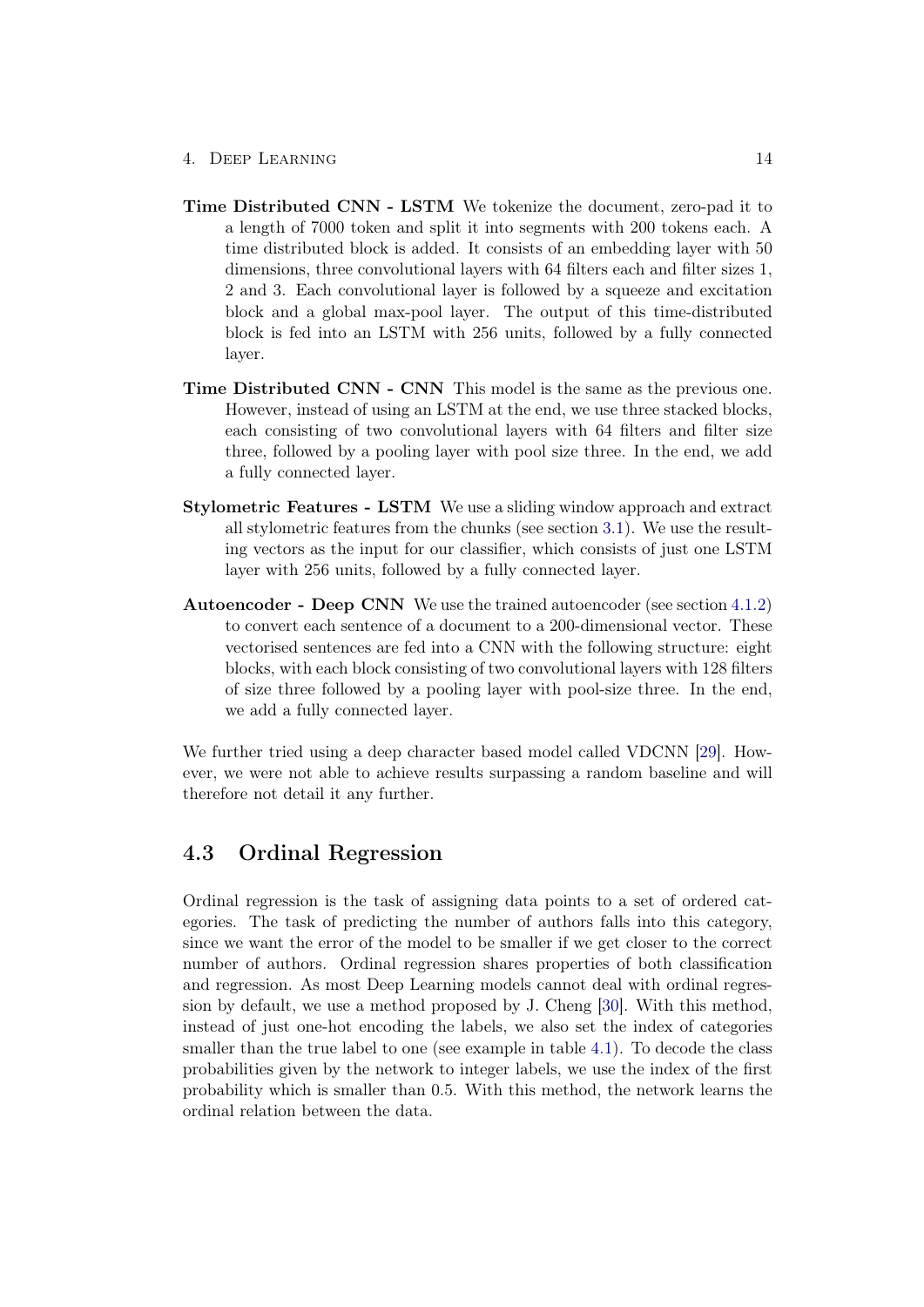4. DEEP LEARNING 15

|   | Integer Label One-hot encoding Ordinal encoding |        |
|---|-------------------------------------------------|--------|
|   | [1000]                                          | [0000] |
| 2 | [0100]                                          | [1000] |
| 3 | [0010]                                          | [1100] |
|   | [0001]                                          | [1110] |

<span id="page-19-1"></span>Table 4.1: Example of Ordinal Label Encoding

### <span id="page-19-0"></span>4.4 Data augmentation

Data augmentation is the process of generating artificial training data and is used to prevent a model from overfitting when there is not enough real data available.

Since our train corpus is relatively small, with only 300 documents per class, our models tend to overfit. For this reason, we implement the following method to generate additional train samples:

- 1. Split all train documents into segments grouped by author  $D_i = [A1_1, A2_1, A3_1, A2_2, A3_2] \rightarrow [A1_1], [A2_1, A2_2], [A3_1, A3_2]$
- 2. Select  $x$  random samples from the set of grouped segments  $x = 3 \rightarrow [A1_1], [A4_1, A4_2, A4_3], [A5_1]$
- 3. Shuffle and combine the segments from the selected samples.  $[A1_1], [A4_1, A4_2, A4_3], [A5_1] \rightarrow D_A = [A4_2, A5_1, A4_1, A1_1, A4_3]$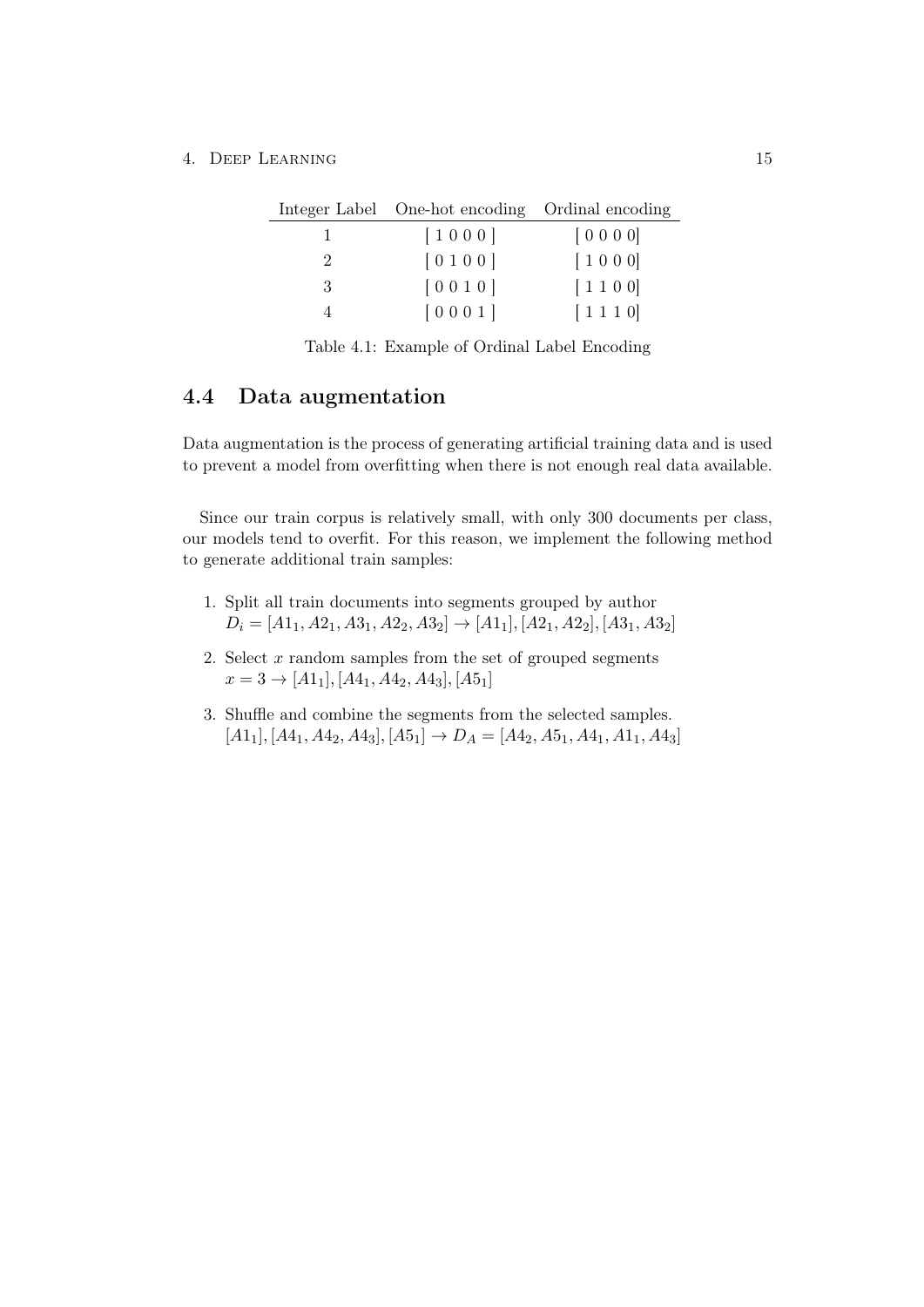# CHAPTER<sub>5</sub> Results

## <span id="page-20-1"></span><span id="page-20-0"></span>5.1 Evaluation Metrics

In addition to accuracy and macro f1 score, we evaluate our classifiers using the Ordinal Classification Index (OCI) [\[31\]](#page-28-8), as proposed by the PAN committee. The Ordinal Classification Index measures how much the result diverges from the ideal prediction and how inconsistent the classifier is concerning the relative order of the classes. It ranges from 0 to 1 with 0 being the best score.

Since no previous solutions to this task are available we compare our model to a random baseline which randomly guesses any of the 4 categories.

## <span id="page-20-2"></span>5.2 Clustering

We evaluated the different clustering methods on the PAN19 corpus. We performed the grid search for the best window size and feature subset selection on the train set. The resulting hyper-parameters were used to evaluate the model on the validation set.

|                            |                                         |      | Scores         |      |
|----------------------------|-----------------------------------------|------|----------------|------|
| Clustering Algorithm       | <b>Feature Set</b>                      | Acc  | F <sub>1</sub> | OCI  |
| KMeans                     | All                                     | 0.34 | 0.32           | 0.79 |
|                            | Forward selection                       | 0.36 | 0.33           | 0.79 |
|                            | All                                     | 0.30 | 0.29           | 0.82 |
| Hierarchical Agglomerative | Forward selection                       | 0.32 | 0.30           | 0.80 |
|                            | tf-idf (words)                          | 0.36 | 0.34           | 0.77 |
|                            | tf-idf (char. $3.4 \& 5\text{-grams}$ ) | 0.36 | 0.35           | 0.77 |
| Random Baseline            |                                         | 0.25 | 0.25           | 0.86 |

Table 5.1: Clustering Results on PAN19 Validation Set (Task 2)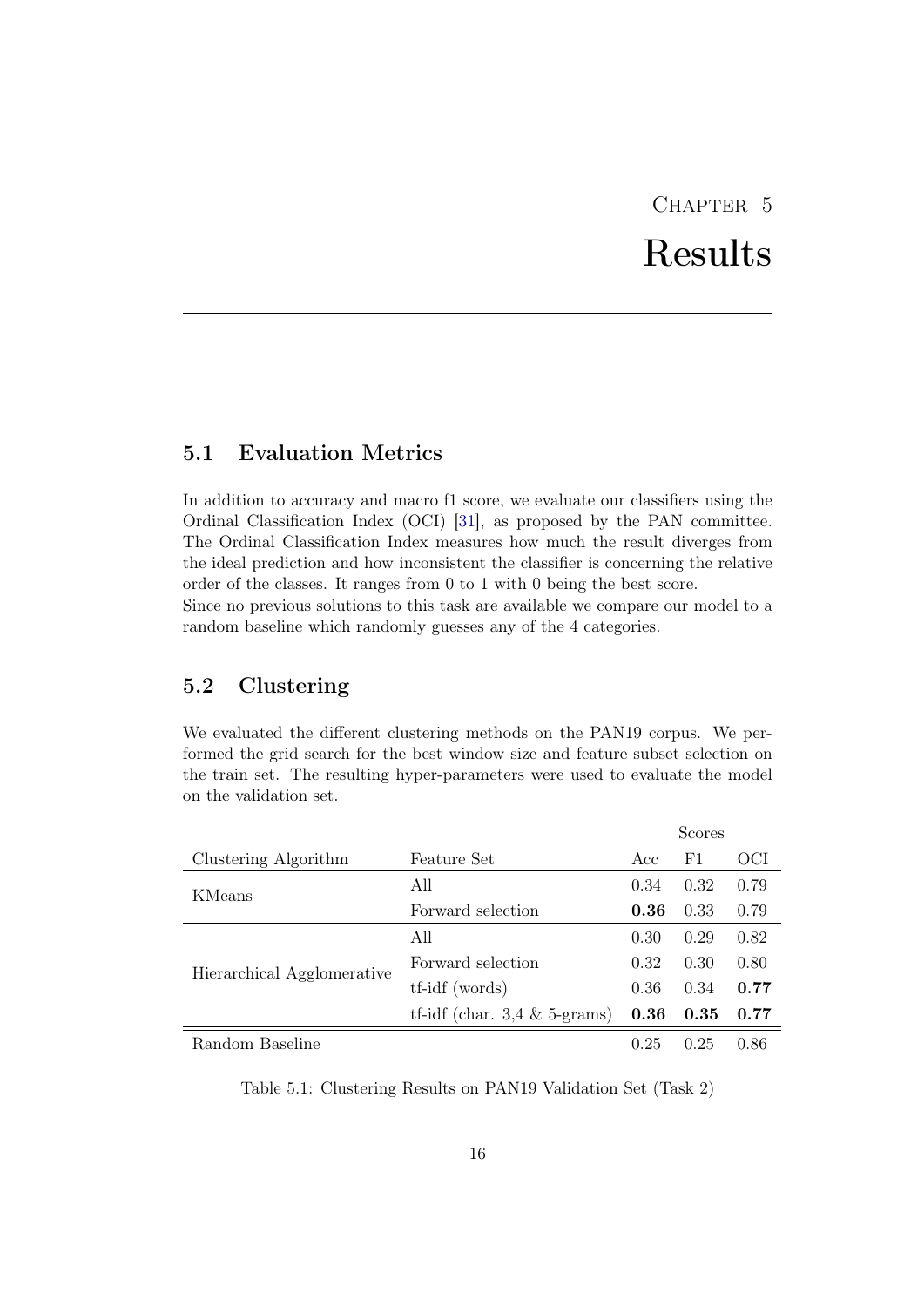## <span id="page-21-0"></span>5.3 Deep Learning

We train all classifiers on the PAN19 train set using 5-fold cross-validation. The PAN19 validation set is only used in the end to calculate the scores.

Data Augmentation We could improve our results by a few percent on average by generating an additional 5000 augmented train samples using the PAN19 and PAN18 style change corpus.

|                                 |                   | Scores |      |
|---------------------------------|-------------------|--------|------|
| Model                           | Acc               | F1.    | OCL  |
| Time Distributed CNN - LSTM     | 0.36              | 0.36   | 0.77 |
| Time Distributed CNN - CNN      | 0.37              | 0.37   | 0.75 |
| Autoencoder - CNN               | 0.30              | 0.27   | 0.79 |
| CNN Text & Stylometric Features | $0.37 \quad 0.34$ |        | 0.73 |
| Stylometric Features - LSTM     | 0.33              | 0.33   | 0.76 |
| Random Baseline                 | () 25             | 0.25   |      |

Table 5.2: Deep Learning Results on PAN19 Validation Set (Task 2)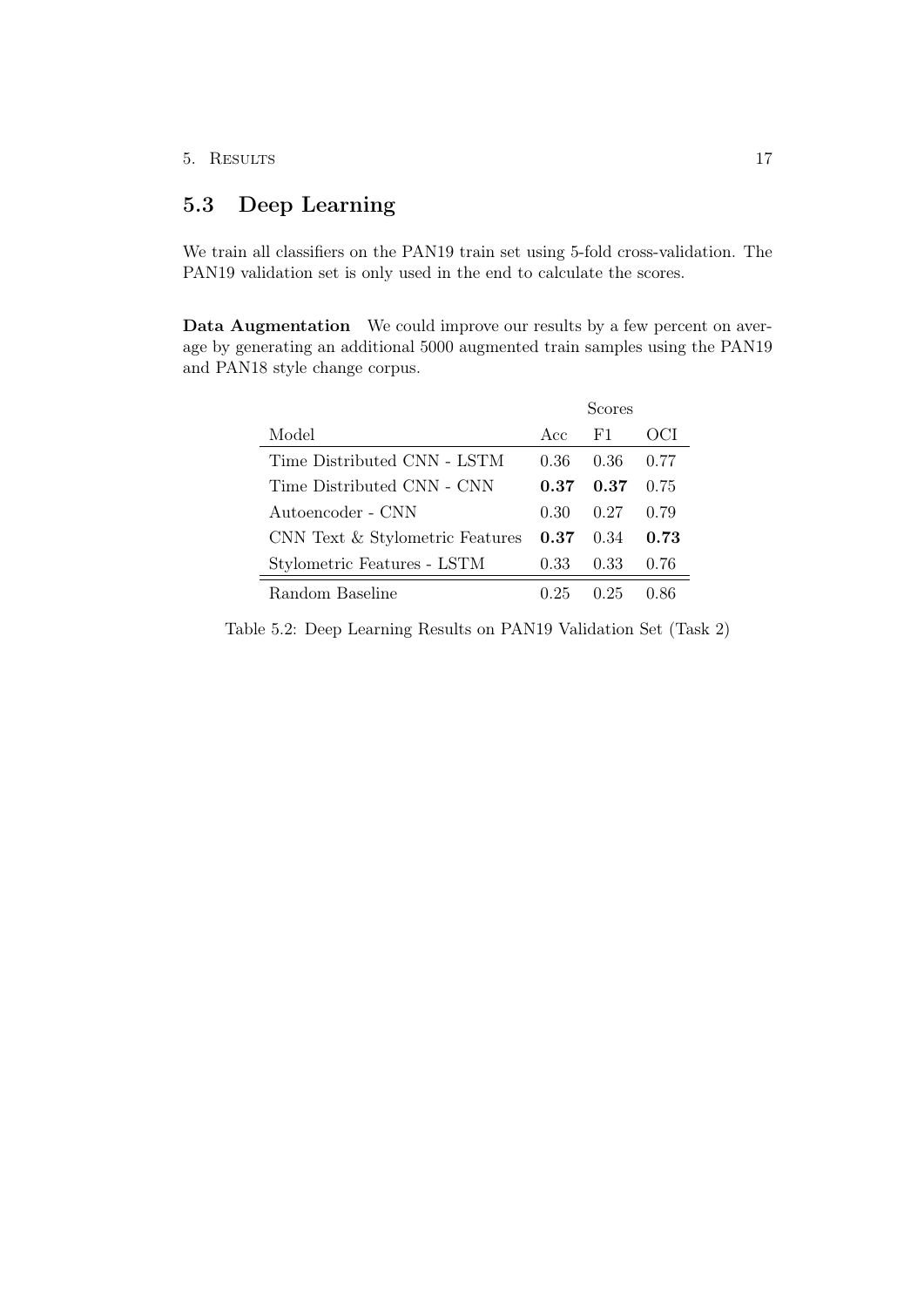#### 5. Results 18

## <span id="page-22-0"></span>5.4 Ensembling

dictions of all classifiers.

To further improve our solution we build an Ensemble Classifier using our best performing models. We use the predictions from all five k-folds to train a Logistic Regression Classifier and evaluate again on the PAN19 validation set. In addition we tried a second ensemble method, which simply averages the pre-

|                                                               | Scores               |  |
|---------------------------------------------------------------|----------------------|--|
| Model                                                         | Acc F1 OCI           |  |
| Ensemble - Logistic Regression (soft voting) $0.40$ 0.36 0.73 |                      |  |
| Ensemble - Averaging                                          | $0.36$ $0.34$ $0.70$ |  |
| Random Baseline                                               | $0.25$ $0.25$ $0.86$ |  |

Models used by the Ensemble Classifier:

- $\downarrow$  tf-idf (char. 3,4 & 5-grams)
- tf-idf (words)
- Kmeans Forward selection
- CNN Text & Stylometric Features
- Time Distributed CNN CNN

Table 5.3: Ensemble Results on PAN19 Validation Set (Task 2)

## <span id="page-22-1"></span>5.5 PAN19 Task 1

The submissions of the PAN19 style change detection task will be ranked by a combination of the accuracy for task 1 and the Ordinal Classification Index for task 2. Recall the definition of the first task in the PAN19 competition.

1. Given a document, is the document written by one or more authors, i.e. do style changes exist or not?

As we mentioned before this is the same task as in the PAN18 competition. We therefore additionally evaluate our best model on the PAN18 test set and compare it to the winning submission by Zlatkova et al.[\[11\]](#page-27-0)

We use the same CNN model utilising the text and stylometric features as described in section [4.2.](#page-17-1) We train our model again using 5-fold cross-validation on the PAN19 train set and evaluate on the validation set. For the PAN18 corpus the test set used to rank the submissions is available. For this reason we train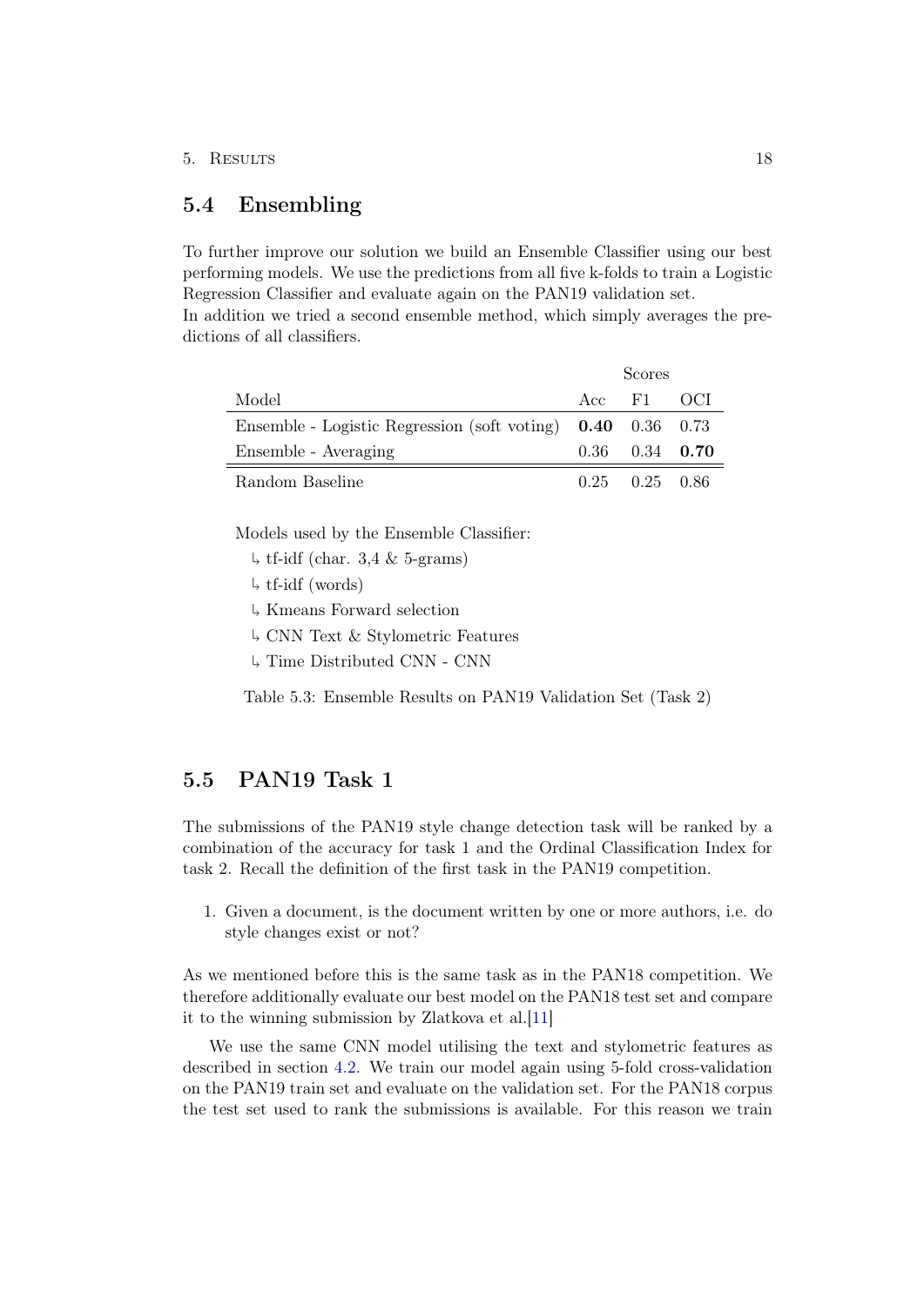### 5. Results 19

using 5-fold cross-validation on the PAN18 train and validation set and evaluate on the PAN18 test set.

| Model                                                  | Corpus                       | Acc  |
|--------------------------------------------------------|------------------------------|------|
| CNN Text & Stylometric Features PAN19 (Validation set) |                              | 0.91 |
|                                                        |                              |      |
| CNN Text & Stylometric Features                        | PAN <sub>18</sub> (Test set) | 0.88 |
| Zlatkova et al. $[11]$                                 | PAN18 (Test set)             | 0.89 |
| Random Baseline                                        |                              | በ 50 |

Table 5.4: Deep Learning Results on PAN19 (Task 1) & PAN18

## <span id="page-23-0"></span>5.6 Additional Results

We additionally trained one model on the sub tasks to decide between 1 and 2, 2 and 3, 3 and 4, 4 and 5 authors)

| Model                                                  | 'Task | Acc  |
|--------------------------------------------------------|-------|------|
| CNN Text $&$ Stylometric Features 1 or 2 authors?      |       | 0.88 |
| CNN Text $&$ Stylometric Features 2 or 3 authors? 0.77 |       |      |
| CNN Text $&$ Stylometric Features 3 or 4 authors?      |       | 0.63 |
| CNN Text $&$ Stylometric Features 4 or 5 authors? 0.53 |       |      |

Table 5.5: Result on multiple sub tasks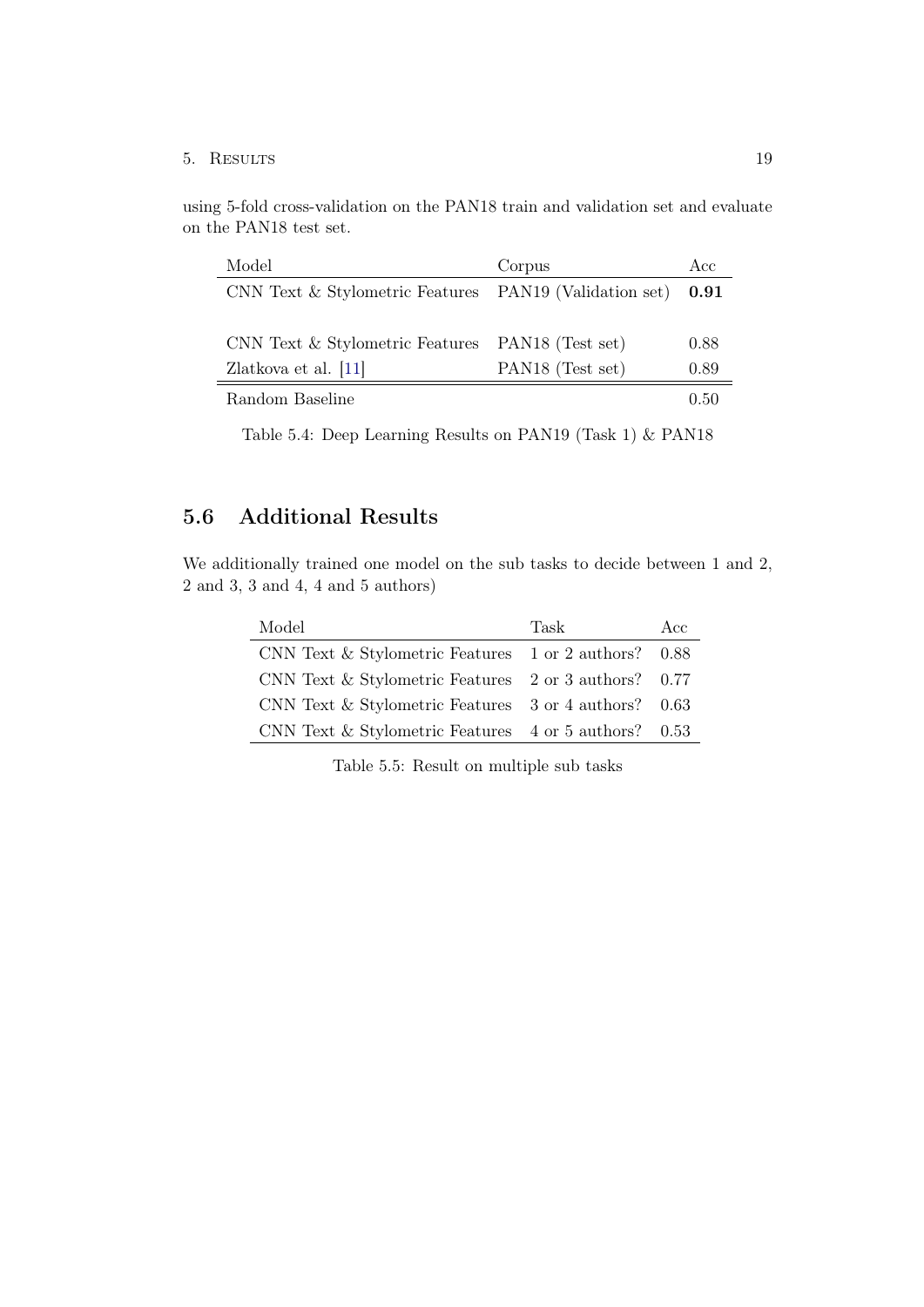### $CHAPTER$  6

## <span id="page-24-0"></span>Discussion & Future Work

## <span id="page-24-1"></span>6.1 Discussion

We were able to show that the clustering as well as the deep learning approaches are to some degree able to the determine the number of authors and surpass the random baseline, with our best performing classifier being an ensemble of both approaches. Due to the lack of previous approaches to this task we are not able to compare the performance of our solution to existing ones. However, we could show that our deep learning model performs almost as well on the first task as the winning model from the 2018 PAN competition. On the harder task of determining the exact number of authors the performance decreases.

We make the assumption that our models are able to find some features defining the style of an author (high accuracy on task 1), however they are notable to find enough stylistic features to distinguish between multiple authors. To confirm this hypothesis we trained our model on the sub tasks explained in section [5.6](#page-23-0) From the results we observed the accuracy dropping for each subsequent task, meaning the more authors there are in a text the harder it is for our models to extract and distinguish each individual style.

We further think that the size of the given corpus is too small to solve the second task with high accuracy. Our deep learning models tend to over-fit and fail to generalise. With our data augmentation technique (see section [4.4\)](#page-19-0) we saw some improvements and our best results were achieved using the PAN18 corpus as an additional train source.

### <span id="page-24-2"></span>6.2 Future Work

One concept which we came across near the end of the thesis was Deep Embedded Clustering [\[32\]](#page-28-9). Due to the lack of remaining time, we were not able to implement it, but the fundamental idea behind it sounds quite promising since it would essentially combine both of our methods.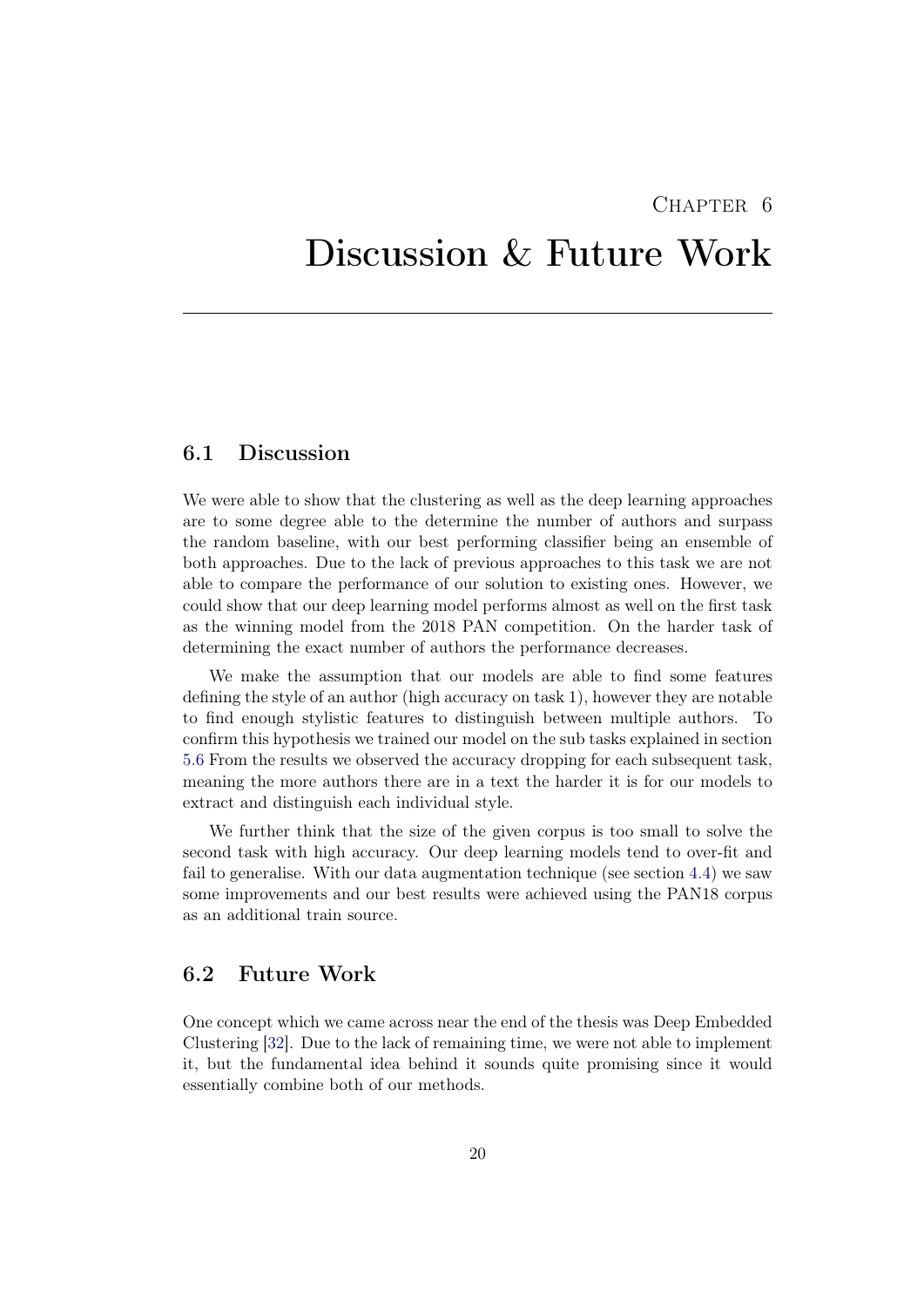### 6. DISCUSSION & FUTURE WORK 21

We saw promising results on the clustering part when using tf-idf representations, however we did not further explore tf-idf on the deep learning models. It would be interesting to see if the use of tf-idf representations instead of embeddings could also improve our deep learning models.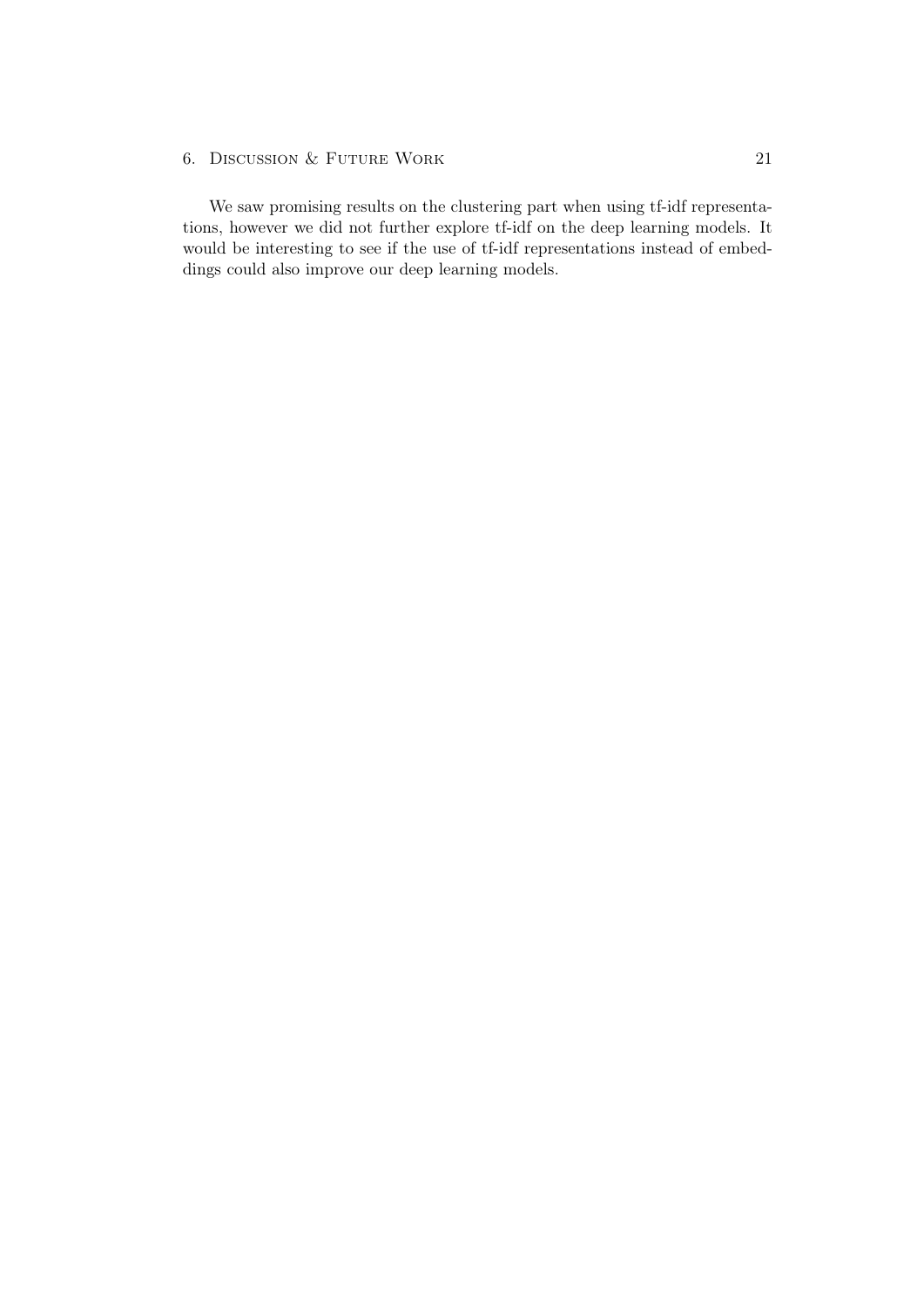## Bibliography

- <span id="page-26-1"></span><span id="page-26-0"></span>[1] E. Stamatatos, "Intrinsic Plagiarism Detection Using Character n-gram Profiles," 2009.
- <span id="page-26-2"></span>[2] S. M. z. Eissen and B. Stein, "Intrinsic Plagiarism Detection," in ECIR, 2006.
- <span id="page-26-3"></span>[3] M. P. Kuznetsov, A. Motrenko, R. Kuznetsova, and V. V. Strijov, "Methods for Intrinsic Plagiarism Detection and Author Diarization," in CLEF, 2016.
- <span id="page-26-4"></span>[4] A. Daks and A. Clark, "Unsupervised Authorial Clustering Based on Syntactic Structure," in ACL, 2016.
- <span id="page-26-5"></span>[5] R. Layton, P. A. Watters, and R. Dazeley, "Automated unsupervised authorship analysis using evidence accumulation clustering," Natural Language Engineering, vol. 19, pp. 95–120, 2013.
- <span id="page-26-6"></span>[6] N. Akiva and M. Koppel, "Identifying Distinct Components of a Multiauthor Document," in 2012 European Intelligence and Security Informatics Conference. Odense, Denmark: IEEE, Aug. 2012, pp. 205–209. [Online]. Available: <http://ieeexplore.ieee.org/document/6298832/>
- <span id="page-26-7"></span>[7] ——, "A generic unsupervised method for decomposing multi-author documents," Journal of the American Society for Information Science and Technology, vol. 64, no. 11, pp. 2256–2264, 2013. [Online]. Available: <https://onlinelibrary.wiley.com/doi/abs/10.1002/asi.22924>
- <span id="page-26-8"></span>[8] E. Stamatatos, M. Tschuggnall, B. Verhoeven, W. Daelemans, G. Specht, B. Stein, and M. Potthast, "Clustering by Authorship Within and Across Documents," in CLEF, 2016. [Online]. Available: [http://ceur-ws.org/](http://ceur-ws.org/Vol-1609/16090691.pdf) [Vol-1609/16090691.pdf](http://ceur-ws.org/Vol-1609/16090691.pdf)
- <span id="page-26-9"></span>[9] M. Tschuggnall, E. Stamatatos, B. Verhoeven, W. Daelemans, G. Specht, B. Stein, and M. Potthast, "Overview of the Author Identification Task at PAN-2017: Style Breach Detection and Author Clustering," in CLEF, 2017. [Online]. Available: [http://ceur-ws.org/Vol-1866/invited\\_paper\\_3.pdf](http://ceur-ws.org/Vol-1866/invited_paper_3.pdf)
- <span id="page-26-10"></span>[10] M. Kestemont, M. Tschuggnall, E. Stamatatos, W. Daelemans, G. Specht, B. Stein, and M. Potthast, "Overview of the Author Identification Task at PAN-2018: Cross-domain Authorship Attribution and Style Change Detection," in CLEF, 2018. [Online]. Available: [http://ceur-ws.org/](http://ceur-ws.org/Vol-2125/invited_paper_2.pdf) [Vol-2125/invited\\_paper\\_2.pdf](http://ceur-ws.org/Vol-2125/invited_paper_2.pdf)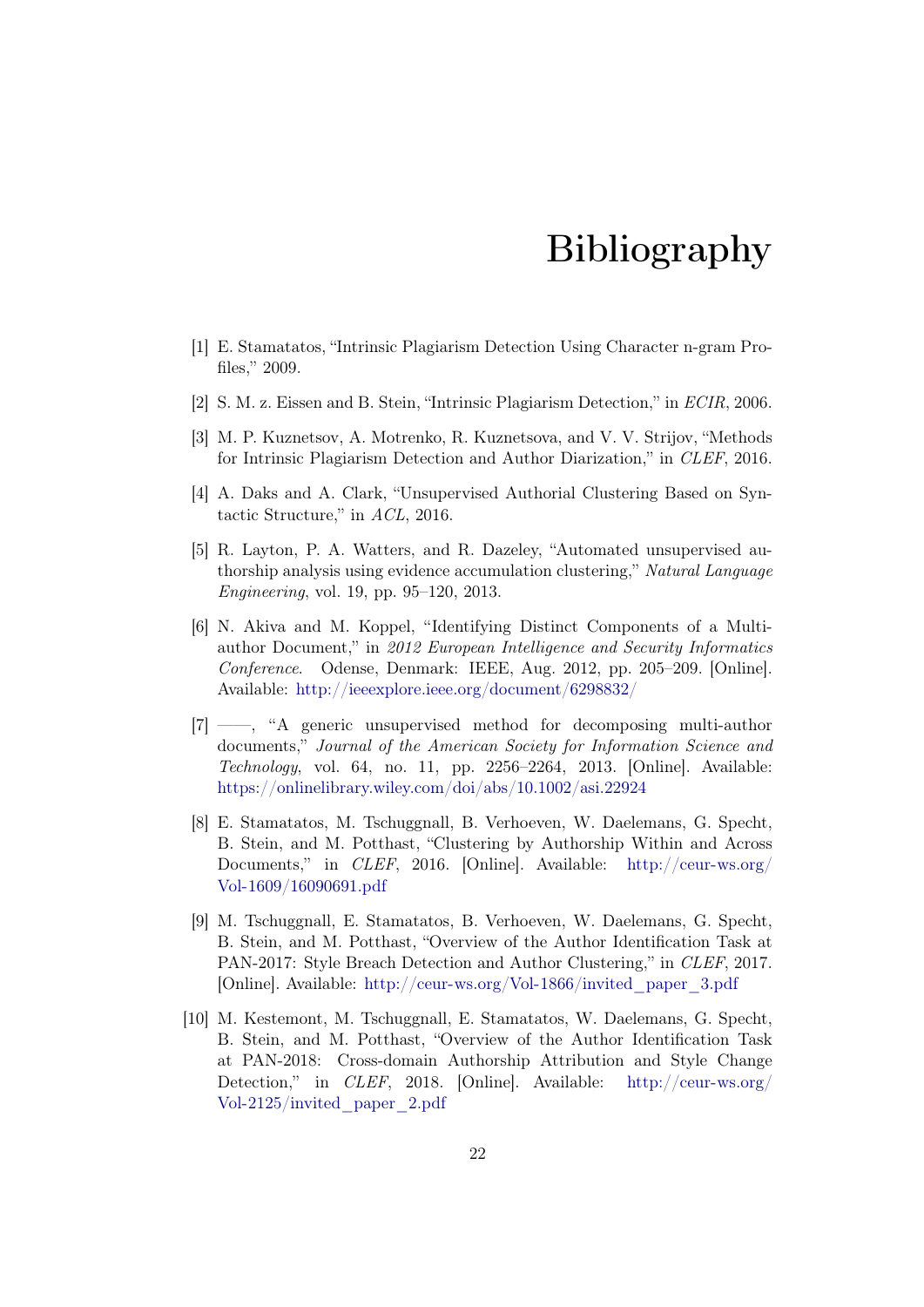- <span id="page-27-0"></span>[11] D. Zlatkova, D. Kopev, K. Mitov, A. Atanasov, M. Hardalov, I. Koychev, and P. Nakov, "An Ensemble-Rich Multi-Aspect Approach Towards Robust Style Change Detection: Notebook for PAN at CLEF 2018," in CLEF, 2018.
- <span id="page-27-1"></span>[12] A. Sittar, H. R. Iqbal, and R. M. A. Nawab, "Author Diarization Using Cluster-Distance Approach," in CLEF, 2016.
- <span id="page-27-2"></span>[13] R. Zheng, J. Li, H. Chen, and Z. Huang, "A framework for authorship identification of online messages: Writing-style features and classification techniques," Journal of the American Society for Information Science and Technology, vol. 57, no. 3, pp. 378–393, 2006. [Online]. Available: <https://onlinelibrary.wiley.com/doi/abs/10.1002/asi.20316>
- <span id="page-27-3"></span>[14] B. Stein, N. Lipka, and P. Prettenhofer, "Intrinsic plagiarism analysis," Language Resources and Evaluation, vol. 45, no. 1, pp. 63–82, Mar. 2011. [Online]. Available: <http://link.springer.com/10.1007/s10579-010-9115-y>
- <span id="page-27-4"></span>[15] D. I. Holmes, "The Evolution of Stylometry in Humanities Scholarship," Literary and Linguistic Computing, vol. 13, no. 3, pp. 111–117, Sep. 1998. [Online]. Available: [https://academic.oup.com/dsh/article/13/3/111/](https://academic.oup.com/dsh/article/13/3/111/933269) [933269](https://academic.oup.com/dsh/article/13/3/111/933269)
- <span id="page-27-5"></span>[16] P. Norvig, "Google Books Common Words." [Online]. Available: [http:](http://norvig.com/google-books-common-words.txt) [//norvig.com/google-books-common-words.txt](http://norvig.com/google-books-common-words.txt)
- <span id="page-27-6"></span>[17] R. Flesch, "A new readability yardstick," Journal of Applied Psychology, vol. 32, no. 3, pp. 221–233, 1948.
- <span id="page-27-7"></span>[18] M. Dash and H. Liu, "Feature selection for classification," Intelligent Data Analysis, vol. 1, no. 1, pp. 131–156, Jan. 1997. [Online]. Available: <http://www.sciencedirect.com/science/article/pii/S1088467X97000085>
- <span id="page-27-8"></span>[19] M. Ester, H.-P. Kriegel, J. Sander, and X. Xu, "A density-based algorithm for discovering clusters in large spatial databases with noise." AAAI Press, 1996, pp. 226–231.
- <span id="page-27-9"></span>[20] R. J. G. B. Campello, D. Moulavi, and J. Sander, "Density-Based Clustering Based on Hierarchical Density Estimates," in Advances in Knowledge Discovery and Data Mining, ser. Lecture Notes in Computer Science, J. Pei, V. S. Tseng, L. Cao, H. Motoda, and G. Xu, Eds. Springer Berlin Heidelberg, 2013, pp. 160–172.
- <span id="page-27-10"></span>[21] N. Bansal, A. Blum, and S. Chawla, "Correlation Clustering," Machine Learning, vol. 56, no. 1, pp. 89–113, Jul. 2004. [Online]. Available: <https://doi.org/10.1023/B:MACH.0000033116.57574.95>
- <span id="page-27-11"></span>[22] D. Arthur and S. Vassilvitskii, "K-means++: The Advantages of Careful Seeding," in Proceedings of the Eighteenth Annual ACM-SIAM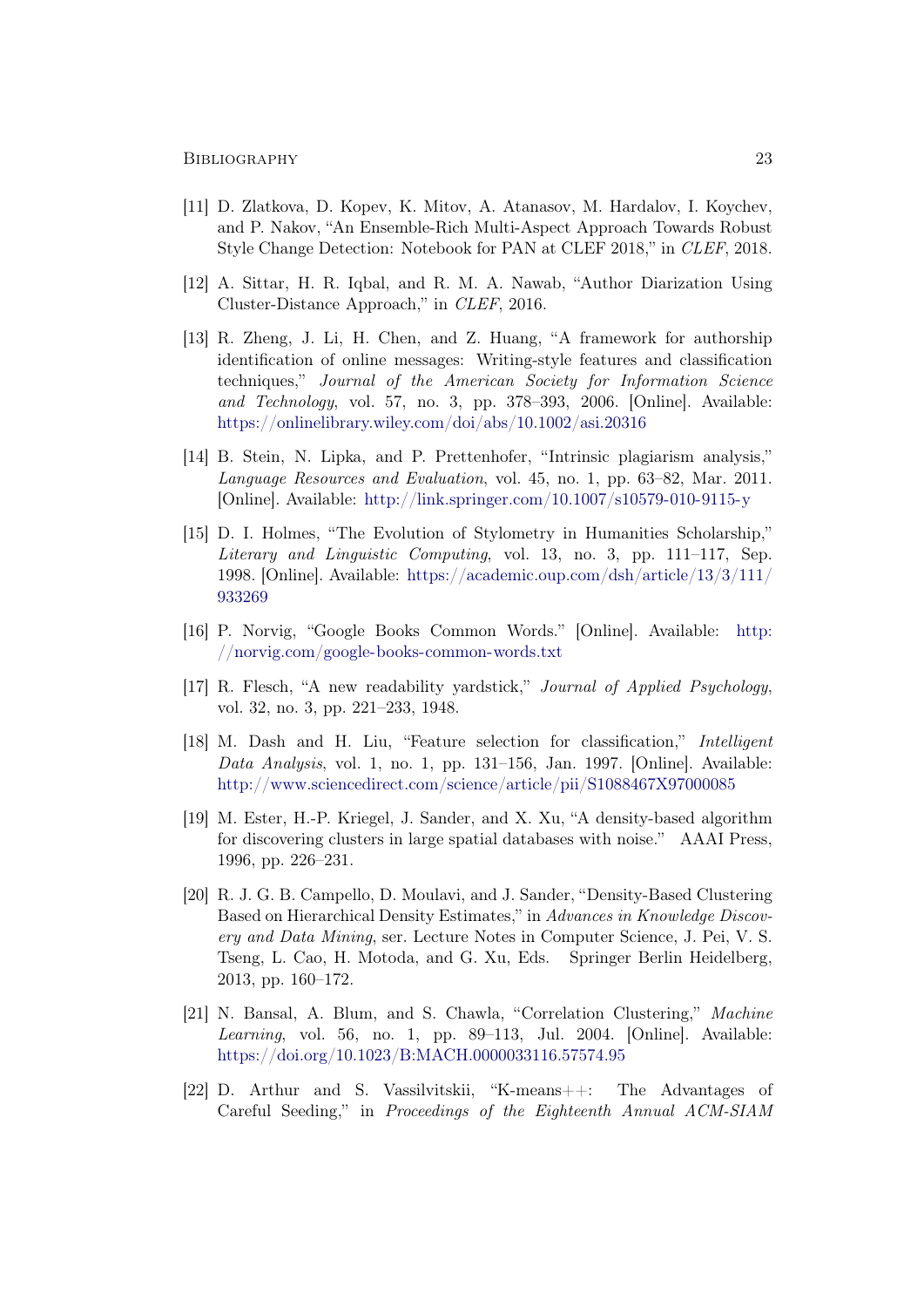Symposium on Discrete Algorithms, ser. SODA '07. Philadelphia, PA, USA: Society for Industrial and Applied Mathematics, 2007, pp. 1027–1035, event-place: New Orleans, Louisiana. [Online]. Available: <http://dl.acm.org/citation.cfm?id=1283383.1283494>

- <span id="page-28-0"></span>[23] Y. Zhao, G. Karypis, and U. Fayyad, "Hierarchical Clustering Algorithms for Document Datasets," Data Mining and Knowledge Discovery, vol. 10, no. 2, pp. 141–168, Mar. 2005. [Online]. Available: [https:](https://doi.org/10.1007/s10618-005-0361-3) [//doi.org/10.1007/s10618-005-0361-3](https://doi.org/10.1007/s10618-005-0361-3)
- <span id="page-28-1"></span>[24] P. J. Rousseeuw, "Silhouettes: A graphical aid to the interpretation and validation of cluster analysis," Journal of Computational and Applied Mathematics, vol. 20, pp. 53–65, Nov. 1987. [Online]. Available: <http://www.sciencedirect.com/science/article/pii/0377042787901257>
- <span id="page-28-2"></span>[25] I. Sutskever, O. Vinyals, and Q. V. Le, "Sequence to Sequence Learning with Neural Networks," in Proc. NIPS, Montreal, CA, 2014. [Online]. Available: <http://arxiv.org/abs/1409.3215>
- <span id="page-28-3"></span>[26] Y. Kim, "Convolutional Neural Networks for Sentence Classification," arXiv:1408.5882 [cs], Aug. 2014, arXiv: 1408.5882. [Online]. Available: <http://arxiv.org/abs/1408.5882>
- <span id="page-28-4"></span>[27] S. Hochreiter and J. Schmidhuber, "Long Short-Term Memory," Neural Comput., vol. 9, no. 8, pp. 1735–1780, Nov. 1997. [Online]. Available: <http://dx.doi.org/10.1162/neco.1997.9.8.1735>
- <span id="page-28-5"></span>[28] J. Hu, L. Shen, S. Albanie, G. Sun, and E. Wu, "Squeeze-and-Excitation Networks," arXiv:1709.01507 [cs], Sep. 2017, arXiv: 1709.01507. [Online]. Available: <http://arxiv.org/abs/1709.01507>
- <span id="page-28-6"></span>[29] A. Conneau, H. Schwenk, L. Barrault, and Y. Lecun, "Very Deep Convolutional Networks for Text Classification," Jun. 2016. [Online]. Available: <https://arxiv.org/abs/1606.01781v2>
- <span id="page-28-7"></span>[30] J. Cheng, "A neural network approach to ordinal regression," arXiv:0704.1028 [cs], Apr. 2007, arXiv: 0704.1028. [Online]. Available: <http://arxiv.org/abs/0704.1028>
- <span id="page-28-8"></span>[31] J. S. Cardoso and R. Sousa, "Measuring the performance of ordinal classification," International Journal of Pattern Recognition and Artificial Intelligence, vol. 25, no. 08, pp. 1173–1195, Dec. 2011. [Online]. Available: <https://www.worldscientific.com/doi/abs/10.1142/S0218001411009093>
- <span id="page-28-9"></span>[32] Y. Wang, Z. Shi, X. Guo, X. Liu, E. Zhu, and J. Yin, "Deep Embedding for Determining the Number of Clusters," in AAAI, 2018.